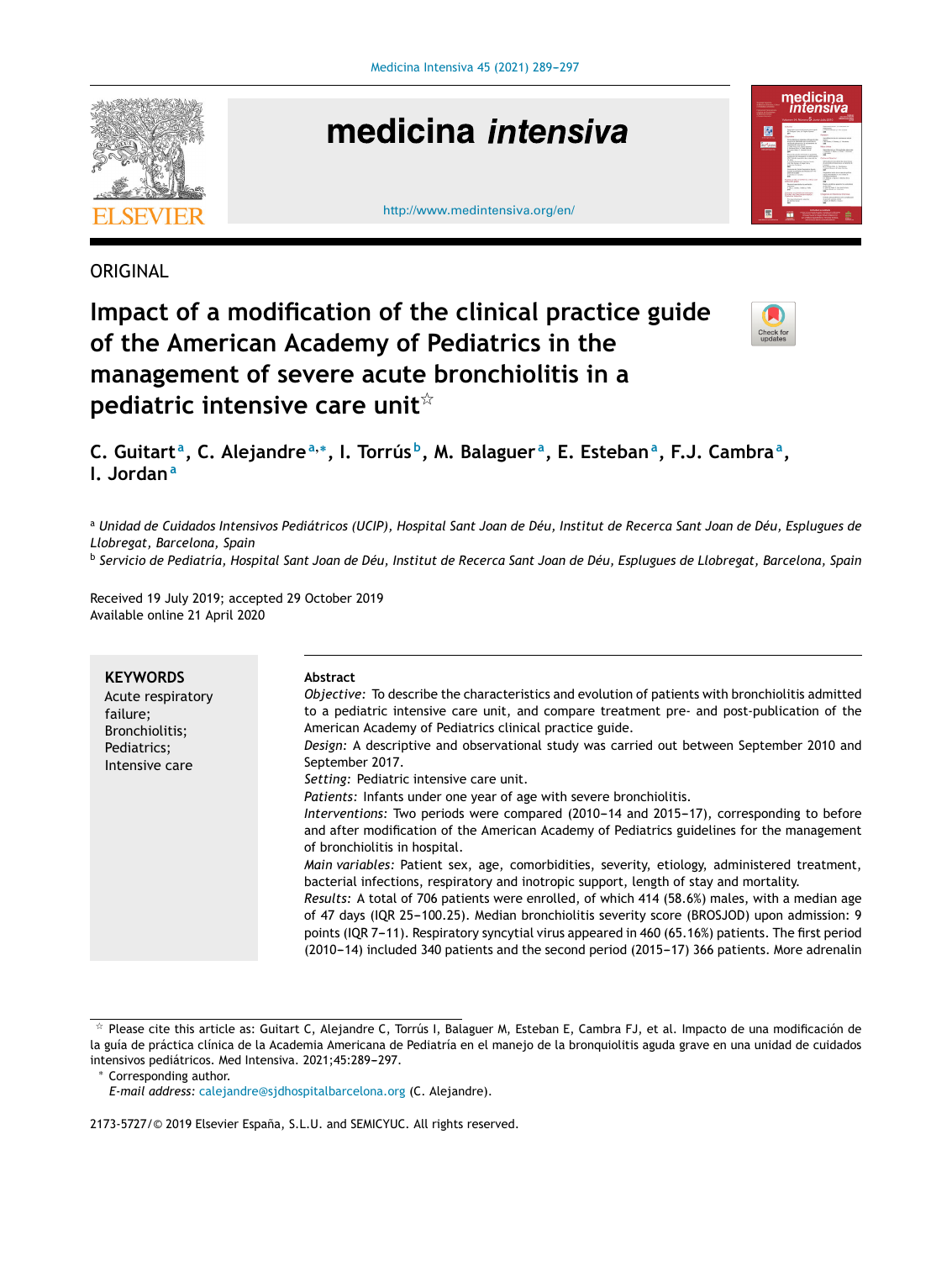and hypertonic saline nebulizations and more corticosteroid treatment were administered in the second period. More noninvasive ventilation and less conventional mechanical ventilation were used, and less inotropic support was needed, with no significant differences. The antibiotherapy rate decreased significantly (*p* = 0.003).

*Conclusions:* Despite the decrease in antibiotherapy, the use of nebulizations and glucocorticoids in these patients should be limited, as recommended by the guide. © 2019 Elsevier España, S.L.U. and SEMICYUC. All rights reserved.

#### **PALABRAS CLAVE**

Insuficiencia respiratoria aguda; Bronquiolitis; Pediatría; Cuidados intensivos

#### **Impacto de una modificación de la guía de práctica clínica de la Academia Americana de Pediatría en el manejo de la bronquiolitis aguda grave en una unidad de cuidados intensivos pediátricos**

#### **Resumen**

*Objetivo:* Describir las características y la evolución de los pacientes con bronquiolitis ingresados en una unidad de cuidados intensivos pediátricos. Comparar el tratamiento administrado pre y pospublicación de la guía de práctica clínica de la Academia Americana de Pediatría. *Diseno: ˜* Estudio descriptivo y observacional realizado entre septiembre de 2010 y septiembre de 2017.

*Configuración:* Unidad de cuidados intensivos pediátricos.

Pacientes: Menores de un año con bronquiolitis grave.

*Intervenciones:* Se compararon 2 períodos (2010-14 y 2015-17), antes y después de la modificación del protocolo de manejo de la bronquiolitis en el hospital, según las guías de la Academia Americana de Pediatría.

*Principales variables:* Sexo, edad, comorbilidades, gravedad, etiología, tratamiento administrado, infecciones bacterianas, soporte respiratorio e inotrópico, estancia y mortalidad. *Resultados:* Se recogieron 706 pacientes, 414 (58,6%) varones, con una mediana de edad de 47 días (RIC 25-100,25). Mediana de escala de gravedad de bronquiolitis (BROSJOD) al ingreso: 9 puntos (RIC 7-11). La etiología por virus respiratorio sincitial se dio en 460 (65,16%) pacientes. El primer período (2010-14) incluyó 340 pacientes y el segundo (2015-17), 366 pacientes. En el segundo período se administraron más nebulizaciones de adrenalina y suero salino hipertónico, y más tratamiento con corticoides. Se usó más ventilación no invasiva y menos ventilación mecánica convencional y precisaron menos soporte inotrópico, sin diferencias significativas. La tasa de antibioterapia disminuyó de forma estadísticamente significativa (p = 0,003). *Conclusiones:* Pese a la disminución en la antibioterapia, se debería limitar la utilización de nebulizaciones y corticoides en estos pacientes, como recomienda la guía.

© 2019 Elsevier España, S.L.U. y SEMICYUC. Todos los derechos reservados.

#### **Introduction**

Acute bronchiolitis (AB) is the most common cause of lower respiratory tract infection in nursing infants, and of hospital admission in infants under one year of age.<sup>[1,2](#page-7-0)</sup> The respiratory syncytial virus (RSV) is the most frequent causal microorganism, though many others can also cause the disorder, with different degrees of severity. $3-5$ 

Acute bronchiolitis is characterized as the first episode of breathing difficulty in nursing infants under 24 months of age, preceded by an upper airway infection, and com-monly occurring in an epidemic period.<sup>6</sup> [C](#page-7-0)onsensus is lacking regarding the clinical definition of acute bronchiolitis in children.<sup>[7,8](#page-7-0)</sup> Studies on the admission rates attributable to the disorder are scarce, though it has been reported that  $2-3%$  of all patients with acute bronchiolitis require hospital admission, and of these, 3–11% require admission to

the Pediatric Intensive Care Unit (PICU) - though this figure reaches 50% in populations with associated risk factors.<sup>[9,10](#page-7-0)</sup>

Few therapeutic measures of established efficacy in application to acute bronchiolitis are available. Many studies have described great variability in patient management.  $11,12$ Treatment is merely supportive, and the adoption of a conservative management approach seems adequate in most children, particularly in the youngest patients. The fact that most cases evolve favorably over time, independently of the chosen treatment option, probably explains why we still use certain drugs with no demonstrated clinical benefits, based on professional or institutional preferences.  $13-17$  Bronchiolitis generates an important problem, since most drug treatments have been shown to be of little help, and the current guides recommend that drug treatment be restricted in most cases. As a result, there is widespread variability in reference to both over- and under-treatment. Evaluation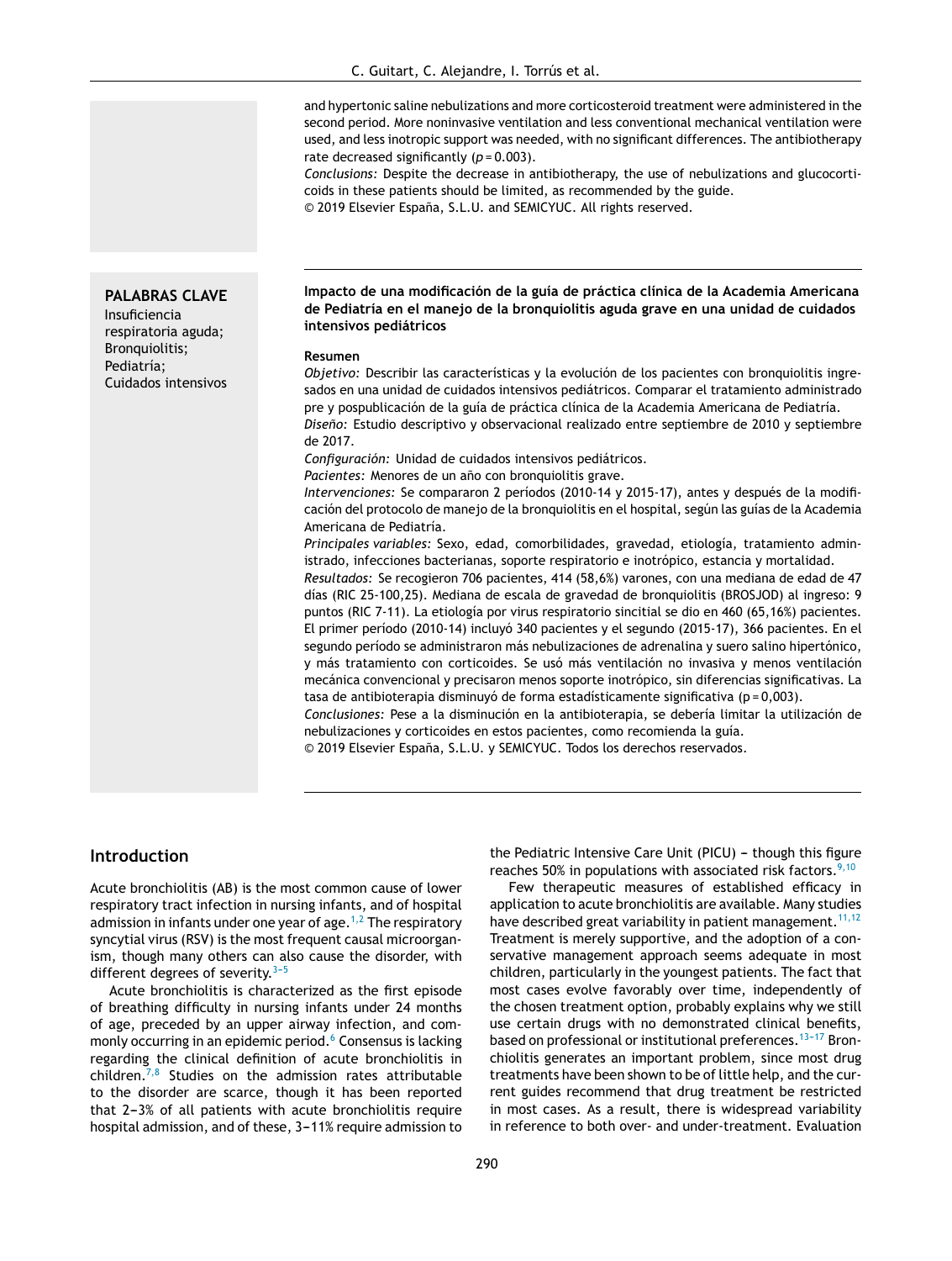of adherence to the international recommendations is very important. In this respect, bronchiolitis constitutes a challenge for the general management of each patient, specific treatment, and ventilatory support.

The present study comprises an epidemiological analysis and study of the clinical characteristics, treatment and outcome of patients with severe acute respiratory failure secondary to bronchiolitis requiring admission to a PICU. On the other hand, comparisons were made between two time periods - before and after publication of the clinical practice guide (CPG) of the American Academy of Pediatrics  $(AAP)^{18}$  $(AAP)^{18}$  $(AAP)^{18}$  – to determine whether the new recommendations have been followed in our Unit.

#### **Patients and methods**

A post hoc, descriptive observational study was carried out, involving the retrospective analysis of a prospective database of all patients under one year of age with severe acute bronchiolitis admitted to the PICU of a tertiary hospital during the period between September 2010 and September 2017. The hospital is a reference center with 320 beds that covers 30% of all hospitalized patients in the region (Spanish Autonomous Community). Bronchiolitis was diagnosed based on the classical criteria.<sup>[6](#page-7-0)</sup> As sole exclusion criterion, we excluded those infants in which parent informed consent to inclusion in the database could not be obtained.

In the year 2010 our Unit created a prospective registry of patients diagnosed with bronchiolitis. The entered data are dissociated in order to ensure patient anonymity, and access to the database is controlled by means of a password.

Epidemiological, clinical and microbiological information was collected: patient gender, age upon admission, origin, comorbidities (premature or ex-premature infants <37 gestational weeks, bronchopulmonary dysplasia as based on the need for oxygen therapy >28 days, congenital heart disease or neurological disorders), Pediatric Risk Score of Mortality  $III$  (PRISM- $III$ ),<sup>[19](#page-7-0)</sup> Bronchiolitis Score of Sant Joan de Deu (BROSJOD), $20$  cause of acute respiratory failure, treatment received, respiratory and inotropic support, need for invasive devices, duration of admission to the PICU, global hospital stay and mortality.

A nasopharyngeal aspirate was obtained from all patients for polymerase chain reaction (PCR) testing for respiratory viruses (the routine procedure in our Unit). Our microbiology laboratory determines the presence of RSV rhinovirus, metapneumovirus, virus influenza and parainfluenza, adenovirus, coronavirus, enterovirus, as well as *Bordetella pertussis* and *parapertussis*. In the context of invasive bacterial infection, we considered the presence of pneumonia, urinary tract infection and sepsis, which were defined according to the international guides. $21$  Only confirmed cases were included. Nosocomial bronchiolitis was regarded as bronchiolitis manifesting in patients admitted to the hospital for over 72 h at the time of the diagnosis, while the rest of cases were considered to correspond to community-acquired bronchiolitis. We included blood, urine and cerebrospinal fluid (CSF) culture samples in the case of patients with suspected bacterial infection, and nasopharyngeal or tracheal aspirates in those patients with suspected bacterial pneumonia (consistent chest X-ray findings, fever  $>38$  °C, C-reactive protein  $>70$  mg/dl and/or procalcitonin ≥1 ng/ml).

Comparison was made of the described data corresponding to two defined periods between 2010-2014 and 2015-2017, in accordance with modification of the patient management protocol of the hospital [\(Fig.](#page-3-0) 1), based on the recommendations of the CPG of the AAP on the diag-nosis, management and prevention of bronchiolitis.<sup>[18](#page-7-0)</sup> As modifications of the AAP guide, we included bronchodilator testing with salbutamol in patients over 6 months of age or with a predominance of wheezing, in order to limit its use to responders (decrease of  $\geq 2$  points on the severity scale); restriction of adrenaline spray use to the most severe cases (those admitted to the PICU) as rescue therapy; 3% hypertonic saline solution (HSS) as diluent in bronchodilator therapy or (on an isolated basis) in intensely secretory patients responding to no medication; and the indication of corticotherapy only in cases of post-extubation croup, croup prevention in patients subjected to intubation for over 5 days, and in infection due to rhinovirus. This guide was presented in a general session of the department and hospital, and was included on the institution intranet. Likewise, emails were sent to all the healthcare professionals to inform them about the mentioned changes.

#### **Statistical analysis**

Qualitative variables were expressed as frequencies and percentages, while quantitative variables were reported as the mean  $\pm$  standard deviation (SD) or as the median and interquartile range (IQR), as applicable. The comparison of qualitative variables was based on the chi-squared test, while quantitative variables were compared using the Student *t*-test or the Mann-Whitney *U*-test, depending on whether the data exhibited a normal distribution or otherwise. Statistical significance was considered for *p* < 0.05. The SPSS® version 21.0 statistical package was used throughout.

#### **Ethical considerations**

The study was approved by the Clinical Research Ethics Committee of the institution, and abided with the recommendations of the Declaration of Helsinki (latest edition, Fortaleza, Brazil, 2013).

#### **Results**

#### **Descriptive findings**

The study included a total of 706 patients with acute bronchiolitis (414 males; 58.6%). The median age was 47 days (IQR 25-100.25 days). A total of  $66.57\%$  of the patients were healthy nursing infants; prematurity was documented in 168 cases (23.79%), heart disease in 43 (6.09%), lung diseases in four (0.57%) and neurological disorders in 9 (1.27%). Of all these subjects, 5.38% (38 patients) had received immunoprophylaxis with palivizumab (30 patients with a history of prematurity and 8 patients with severe heart disease).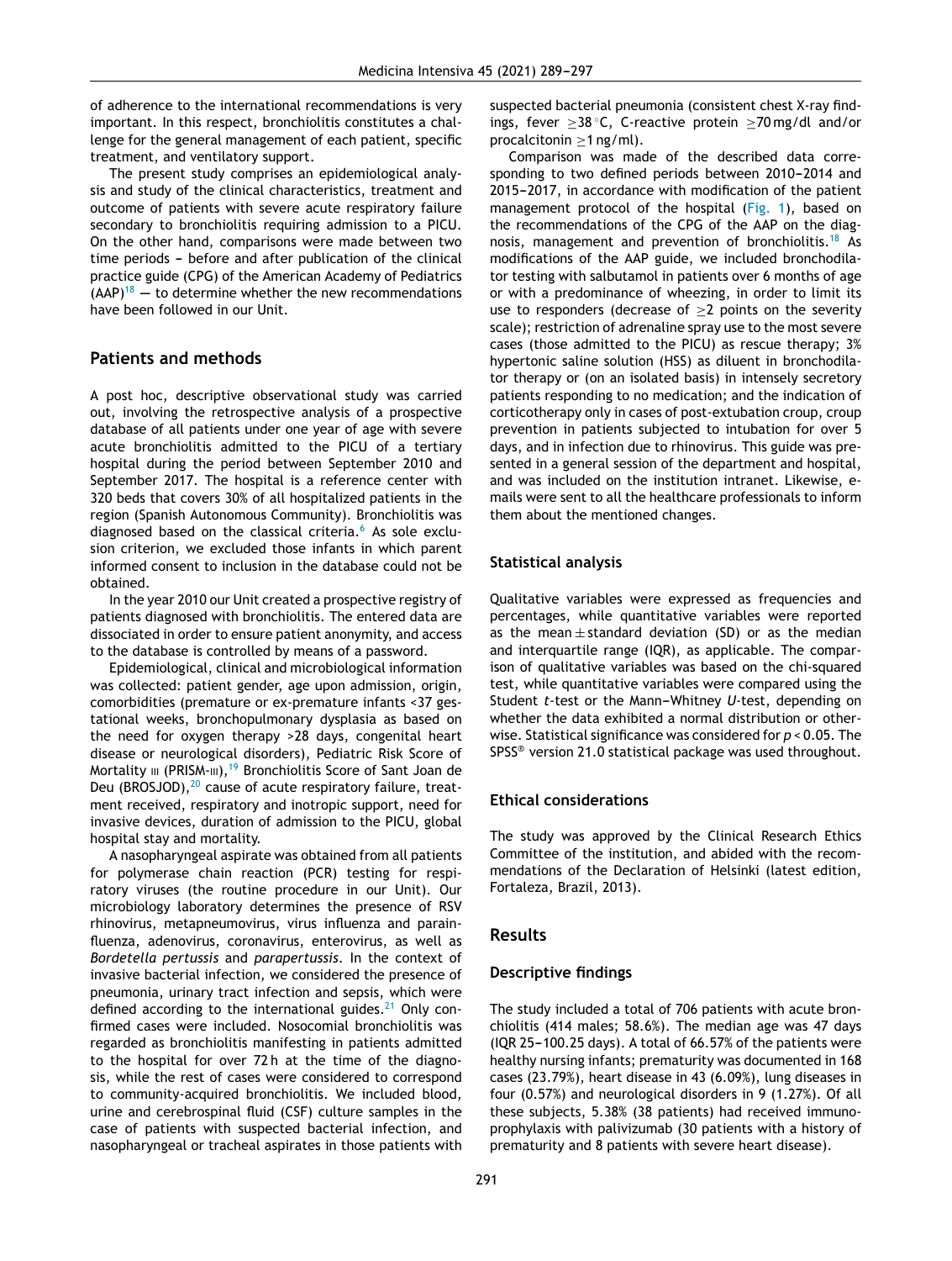<span id="page-3-0"></span>

**Figure 1** Management algorithm corresponding to acute bronchiolitis in our hospital following publication of the Clinical Practice Guide (CPG) of the American Association of Pediatrics (AAP).

ABCDE: sequential evaluation; BROSJOD: Bronchiolitis Score of Sant Joan de Deu (bronchiolitis clinical severity scale); CPAP: continuous positive airway pressure; FiO<sub>2</sub>: fraction of inspired oxygen; HFO: high-flow oxygen therapy; PCO<sub>2</sub>: blood carbon dioxide partial pressure; Sat: hemoglobin saturation; 3% HSS: 3% hypertonic saline solution; PET: pediatric evaluation triangle.

The PICU admission rate among the patients reporting to the emergency service and diagnosed with bronchiolitis was 7.74%. Most cases of bronchiolitis with admission to the PICU corresponded to community-acquired disease, while 5.66% (40 cases) were of nosocomial origin. Over onehalf of the cases came from the hospital ward (386 cases, 54.67%). Patient origin is detailed in [Table](#page-4-0) 1. The median severity score (BROSJOD) was 9 points (IQR  $7-11$ ), with a median PRISM-III score of 0 (IQR 0-3).

Respiratory syncytial virus was the cause of bronchiolitis in 460 patients (65.16%), followed by rhinovirus and metapneumovirus in 102 (14.45%) and 21 patients (2.97%), respectively. Viral coinfection was recorded in 21.7% of the cases, the most common combination being RSV and rhinovirus (40%), followed by RSV and coronavirus (12%). The etiological study is summarized in [Table](#page-4-0) 1.

A total of 60.3% of the patients received treatment with inhaled 3% HSS. Other treatments received are described in [Table](#page-5-0) 2. The post-extubation croup rate was 10.3%.

Empirical antibiotic therapy was started in 79.9% of the cases (564 patients) due to suspected infection, while in 13.6% of the cases such therapy was started due to confirmed infection. The mean global duration of antibiotic treatment was 5.7 days  $\pm$  4.66 days. Samples for blood culture were collected in 521 patients (74.2%) and for urine culture in 391 patients (55.3%), with lumbar puncture for CSF sampling being performed in 99 cases (12%). Bacterial infection was confirmed in 316 patients (44.7%): 82 corresponded to sepsis (11.6% of the total), 174 to pneumonia (24.6%) and 60 to urinary tract infection (8.5%). A total of 248 of the cases (35.13%) were considered to correspond to community-acquired bronchiolitis, while the rest were regarded as nosocomial presentations of the disease (68 patients; 9.63%) [\(Table](#page-5-0) 2).

Noninvasive ventilation (NIV) was required in 655 patients (92.78%): 60 with CPAP (8.50%) and 595 with BiPAP (84.28%). The main indication of NIV was breathing difficulty in 500 cases (78.5%), while in 65 patients (9.21%) the indication corresponded to clinically manifest apnea. Endotracheal intubation and conventional mechanical ventilation proved necessary in 262 patients (37.1%). The median total duration of ventilation was 8.06 days (IQR  $5.58-10.66$ ). The patients were admitted to the PICU for a median of 6 days (IQR 4-11 days). Inotropic support proved necessary in 118 patients (16.7%), with a mean duration of  $1.16 \pm 0.4$ days – the most frequently used drug being dopamine. Extracorporeal membrane oxygenation (ECMO) was required in 6 patients (0.85%). Lastly, two patients died due to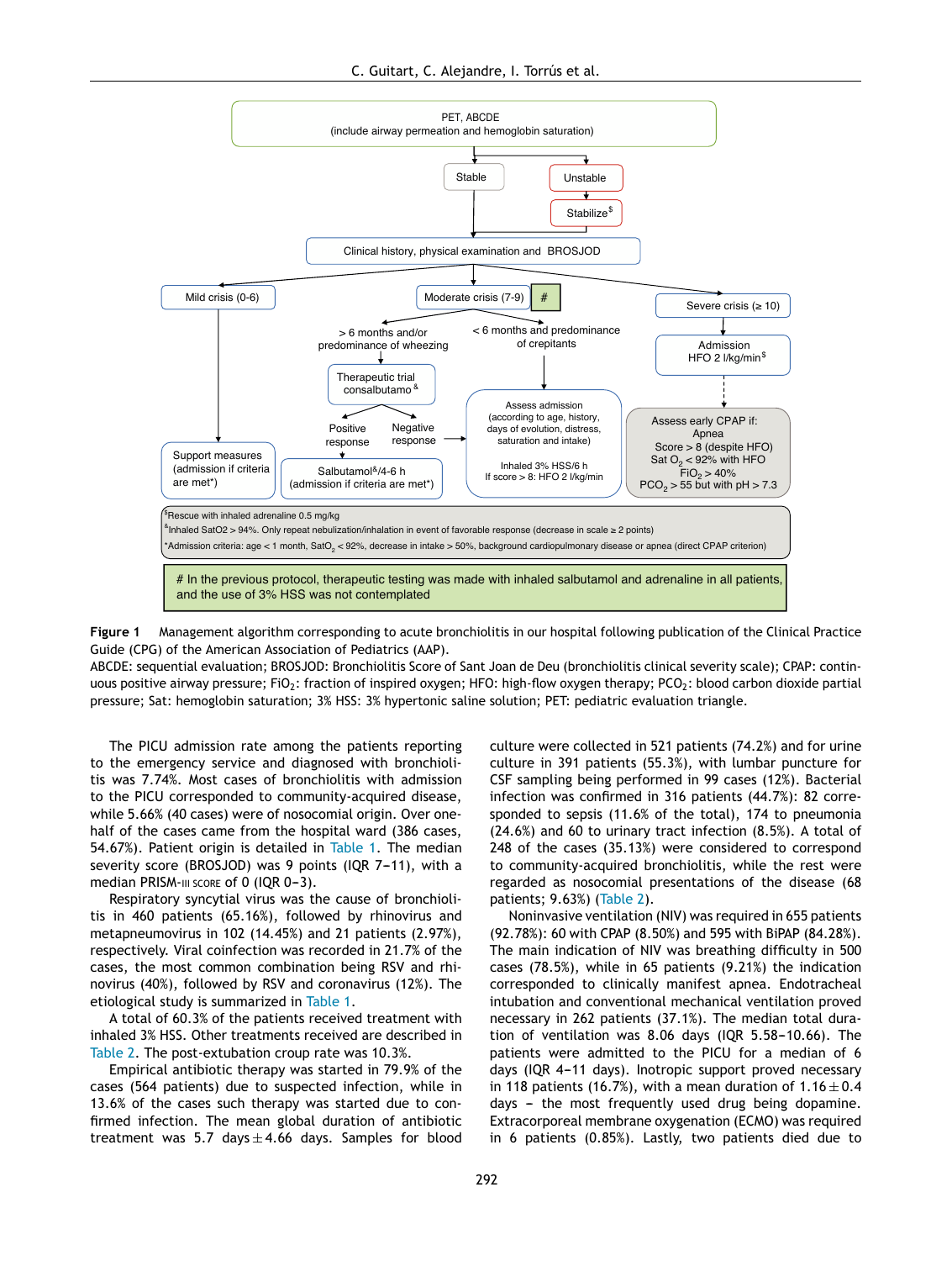|                                       | Total          | First period    | Second period   | p     |
|---------------------------------------|----------------|-----------------|-----------------|-------|
|                                       | $(n = 706)$    | $(2010 - 2014)$ | $(2015 - 2017)$ |       |
|                                       |                | $(n = 340)$     | $(n = 366)$     |       |
| Male gender, n (%)                    | 414 (58.64)    | 203 (59.70)     | 211 (57.65)     | 0.579 |
| Age (days), median (IQR)              | 47 (25-100.25) | 44 (24-87.75)   | 49 (26-109)     | 0.23  |
| Comorbidities, n (%)                  |                |                 |                 |       |
| None                                  | 470 (66.57)    | 224 (65.88)     | 246 (67.21)     | 0.653 |
| Prematurity                           | 168 (23.79)    | 81 (23.82)      | 87 (23.77)      |       |
| Heart disease                         | 43 (6.09)      | 23(6.76)        | 20(5.46)        |       |
| Lung disease                          | 4(0.57)        | 2(0.58)         | 2(0.54)         |       |
| Neuropathy                            | 9(1.27)        | 3(0.88)         | 6(1.64)         |       |
| Others                                | 12(1.69)       | 7(2.05)         | 5(1.36)         |       |
| Origin, $n$ $(\%)$                    |                |                 |                 |       |
| Emergency                             | 95 (13.45)     | 45 (13.23)      | 50(13.66)       | 0.135 |
| Hospital ward                         | 386 (54.67)    | 196 (57.65)     | 190 (51.91)     |       |
| Other hospital                        | 207 (29.32)    | 92 (27.06)      | 115 (31.42)     |       |
| <b>Neonates</b>                       | 12 (1.69)      | 5(1.47)         | 7(1.91)         |       |
| Operating room                        | 6(0.85)        | 2(0.59)         | 4(1.09)         |       |
| Severity upon admission, median (IQR) |                |                 |                 |       |
| <b>BROSJOD</b>                        | $9(7-11)$      | $8(7-11)$       | $10(8-11)$      | 0.186 |
| PRISM-III                             | $0(0-3)$       | $1(0-4)$        | $0(0-3)$        | 0.442 |
| Etiology, $n$ $%$                     |                |                 |                 |       |
| Respiratory syncytial virus           | 460 (65.16)    | 220 (64.71)     | 240 (65.57)     | 0.300 |
| Rhinovirus                            | 102 (14.45)    | 44 (12.94)      | 58 (15.86)      |       |
| Metapneumovirus                       | 21(2.97)       | 9(2.64)         | 12(3.29)        |       |
| Influenza (A and B)                   | 14 (1.98)      | 4(1.17)         | 10(2.73)        |       |
| Adenovirus                            | 5(0.71)        | 2(0.58)         | 3(0.82)         |       |
| Coronavirus                           | 5(0.71)        | 2(0.58)         | 3(0.82)         |       |
| Enterovirus                           | 3(0.42)        | 1(0.29)         | 2(0.54)         |       |
| <b>Bordetella</b>                     | 22(3.11)       | 14(4.41)        | 8(2.19)         |       |
| All negative                          | 37(5.24)       | 18 (5.29)       | 19 (5.19)       |       |
| Not determined                        | 13(1.84)       | 11(3.23)        | 2(0.54)         |       |
| Viral coinfection, $n$ (%)            | 153(21.7)      | 53 (15.59)      | 100 (27.32)     | 0.04  |
| Origin of bronchiolitis, n (%)        |                |                 |                 |       |
| Community                             | 666 (94.33)    | 322 (94.7)      | 344 (93.99)     | 0.47  |
| Nosocomial                            | 40(5.66)       | 18 (5.29)       | 22(6.01)        |       |

#### <span id="page-4-0"></span>**Table 1** Epidemiological characteristics and etiology.

BROSJOD: Bronchiolitis Score of Sant Joan de Deu (bronchiolitis clinical severity scale); IQR: interquartile range.

bronchiolitis - one in each period. In one case death occurred secondary to concomitant type 2 herpes infection, while the other fatality was a consequence of bronchiolitis due to adenovirus with viral septic shock and progression to multiorgan failure [\(Table](#page-5-0) 2).

#### **Comparative results**

The first period involved 340 patients and the second 366 patients. On contrasting the two periods, no statistically significant differences were observed in terms of patient age, gender, the presence of comorbidities, origin or the etiology of bronchiolitis. In the second period, the BROSJOD severity score was seen to be higher (median of 10 versus 8 points), though the difference failed to reach statistical significance. Only in the case of viral coinfection was a significantly greater figure recorded in the second group (*p* = 0.04). It therefore can be affirmed that the groups were quite homogeneous in comparative terms (Table 1).

The administration of inhaled salbutamol was similar in both periods. Inhaled adrenaline use was more prevalent in the second period (158 versus 203; *p* = 0.021), in the same way as HSS (200 versus 226; *p* = 0.427) and treatment with corticosteroids (114 versus 135;  $p = 0.348$ ) - though in the latter case statistical significance was not reached. Fewer patients were intubated in the second period (138 versus 124; *p* = 0.065), though the latter was characterized by a greater number of patients with NIV (320 versus 336; *p* = 0.229) ([Table](#page-5-0) 2).

The indication of antibiotic treatment also decreased in the second period (72.13% versus 88.2% in the first period [*p* < 0.05]). On comparing the two periods, the duration of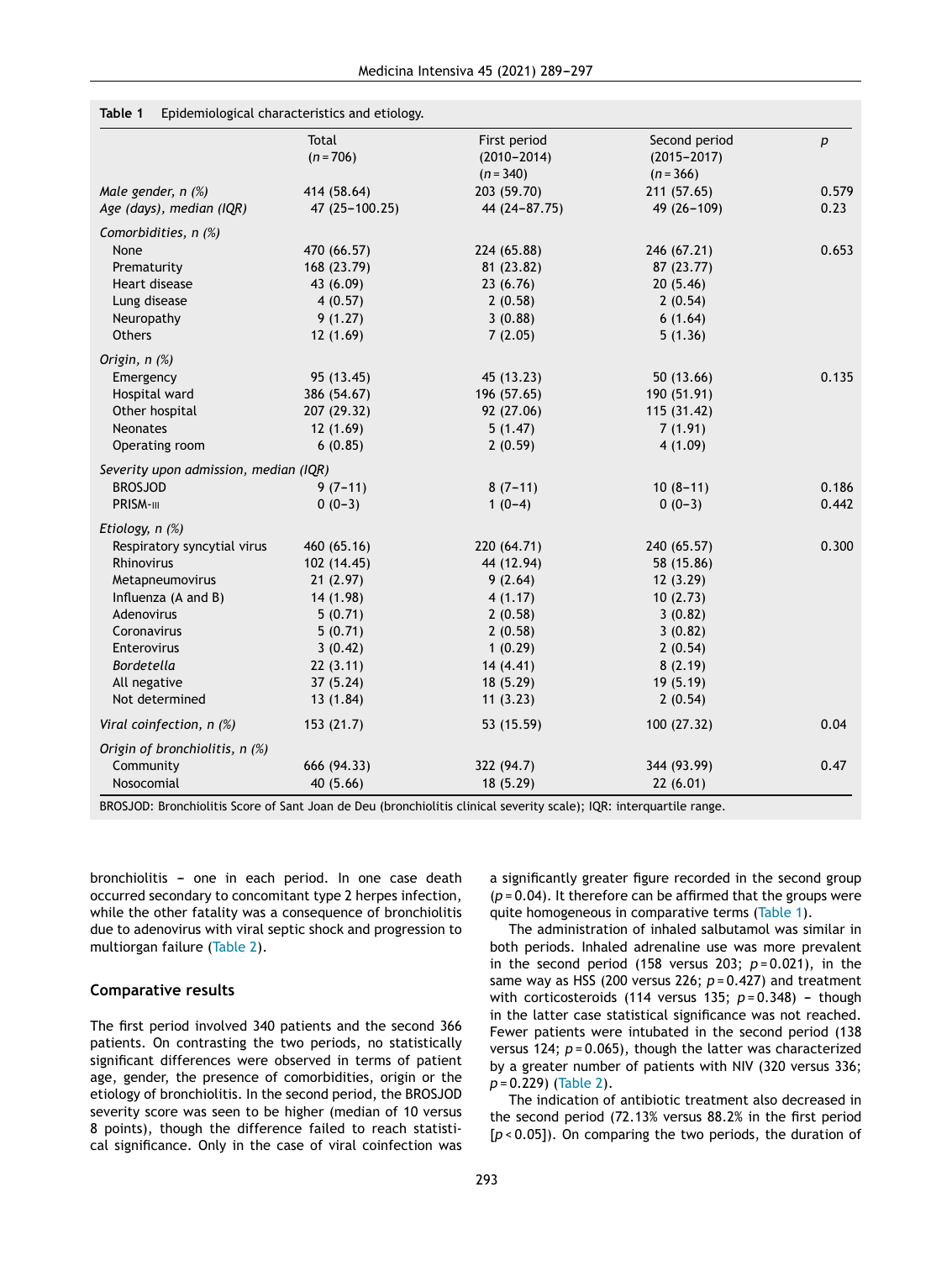<span id="page-5-0"></span>

| Table 2 | Treatment administered, bacterial infection and support measures adopted. |  |  |  |
|---------|---------------------------------------------------------------------------|--|--|--|
|         |                                                                           |  |  |  |

|                              | Total<br>$(n = 706)$ | First period<br>$(2010 - 2014)$<br>$(n = 340)$ | Second period<br>$(2015 - 2017)$<br>$(n = 366)$ | $\boldsymbol{p}$ |
|------------------------------|----------------------|------------------------------------------------|-------------------------------------------------|------------------|
| Treatment, $n$ $(\%)$        |                      |                                                |                                                 |                  |
| <b>Bronchodilator</b>        | 241 (34.14)          | 120 (35.29)                                    | 121 (33.06)                                     | 0.532            |
| Adrenaline                   | 361 (51.13)          | 158 (46.47)                                    | 203 (55.46)                                     | 0.021            |
| <b>3% HSS</b>                | 426 (60.34)          | 200 (58.82)                                    | 226 (61.74)                                     | 0.427            |
| Glucocorticoids              | 249 (35.27)          | 114 (33.53)                                    | 135 (36.88)                                     | 0.348            |
| Antibiotic treatment, n (%)  | 564 (79.9)           | 300 (88.2)                                     | 264 (72.13)                                     | 0.003            |
| Antibiotics (days)           |                      |                                                |                                                 |                  |
| Mean $\pm$ SD                | $5.7 \pm 4.66$       | $8.65 \pm 4.80$                                | $5.05 \pm 3.178$                                | 0.023            |
| Confirmed infection, $n$ (%) |                      |                                                |                                                 |                  |
| Community                    | 248 (35.13)          | 129 (37.94)                                    | 119 (32.51)                                     | 0.11             |
| Nosocomial                   | 68 (9.63)            | 31(9.12)                                       | 37 (10.11)                                      |                  |
| Sepsis, n (%)                |                      |                                                |                                                 |                  |
| Community                    | 70 (9.91)            | 37 (10.88)                                     | 33 (9.02)                                       | 0.09             |
| Nosocomial                   | 12(1.70)             | 6(1.76)                                        | 6(1.64)                                         |                  |
| Pneumonia, n (%)             |                      |                                                |                                                 |                  |
| Community                    | 147 (20.82)          | 76 (22.35)                                     | 71 (19.40)                                      | 0.06             |
| Nosocomial                   | 27 (3.82)            | 12(3.53)                                       | 15(4.10)                                        |                  |
| UTI, $n$ $(\%)$              |                      |                                                |                                                 |                  |
| Community                    | 31(4.39)             | 16(4.70)                                       | 15(4.10)                                        | 0.205            |
| Nosocomial                   | 29 (4.11)            | 13(3.82)                                       | 16 (4.37)                                       |                  |
| Shock, $n$ $(\%)$            | 45 (6.37)            | 24 (7.06)                                      | 21(5.74)                                        | 0.182            |
| NIV, $n$ $(\%)$              | 655 (92.78)          | 320 (94.12)                                    | 335 (91.53)                                     | 0.229            |
| <b>CPAP</b>                  | 60(8.50)             | 46 (13.53)                                     | 14(3.83)                                        |                  |
| <b>BiPAP</b>                 | 595 (84.28)          | 274 (80.59)                                    | 321 (87.70)                                     |                  |
| CMV, $n$ $(\%)$              | 262 (37.11)          | 138 (40.59)                                    | 124 (33.88)                                     | 0.065            |
| Ventilation (days)           |                      |                                                |                                                 |                  |
| Median (IQR)                 | $8.06(5.58 - 10.66)$ | $7.4(5.56 - 9.88)$                             | 8.93 (5.59-11.67)                               | 0.254            |
| Inotropic, $n$ $(\%)$        | 118 (16.71)          | 63 (18.53)                                     | 55 (15.03)                                      | 0.213            |
| Nitric oxide, n (%)          | 14 (1.98)            | 7(2.05)                                        | 7(1.91)                                         | 0.889            |
| ECMO, $n$ $%$                | 6(0.85)              | 4(1.18)                                        | 2(0.55)                                         | 0.368            |
| Death, $n$ $%$               | 2(0.28)              | 1(0.29)                                        | 1(0.27)                                         | 0.856            |
| PICU stay (days)             |                      |                                                |                                                 |                  |
| Median (IQR)                 | $6(4-11)$            | $6(4-10)$                                      | $6(4-11)$                                       | 0.228            |
| Hospital stay (days)         |                      |                                                |                                                 |                  |
| Median (IQR)                 | $12(8.75-20)$        | $12(8-19)$                                     | $13(9-20)$                                      | 0.404            |

BiPAP: noninvasive bilevel positive airway pressure ventilation; CPAP: continuous positive airway pressure; SD: standard deviation; ECMO: extracorporeal membrane oxygenation; UTI: urinary tract infection; IQR: interquartile range; 3% HSS: 3% hypertonic saline solution; PICU: Pediatric Intensive Care Unit; CMV: conventional mechanical ventilation; NIV: noninvasive ventilation.

antibiotic treatment was significantly shorter in the second period  $(p = 0.023)$ . The patients in the second period, who received antibiotic treatment for fewer days, experienced no clinical worsening and required no longer admission to the PICU.

Variables such as mortality, nitric oxide (NO) administration or extracorporeal membrane oxygenation, the duration of stay in the PICU and global hospital admission or inotropic drug support were similar in both groups (Table 2).

#### **Discussion**

Acute bronchiolitis is very common and remains a great challenge for healthcare professionals.

According to the reviewed literature, and in consistency with our own results,  $2-3%$  of all patients with bronchiolitis require hospital admission, and of these, 3-11% must be admitted to the PICU. $9,10$ 

Respiratory syncytial virus remains the leading cause of bronchiolitis, as evidenced by all the published reviews,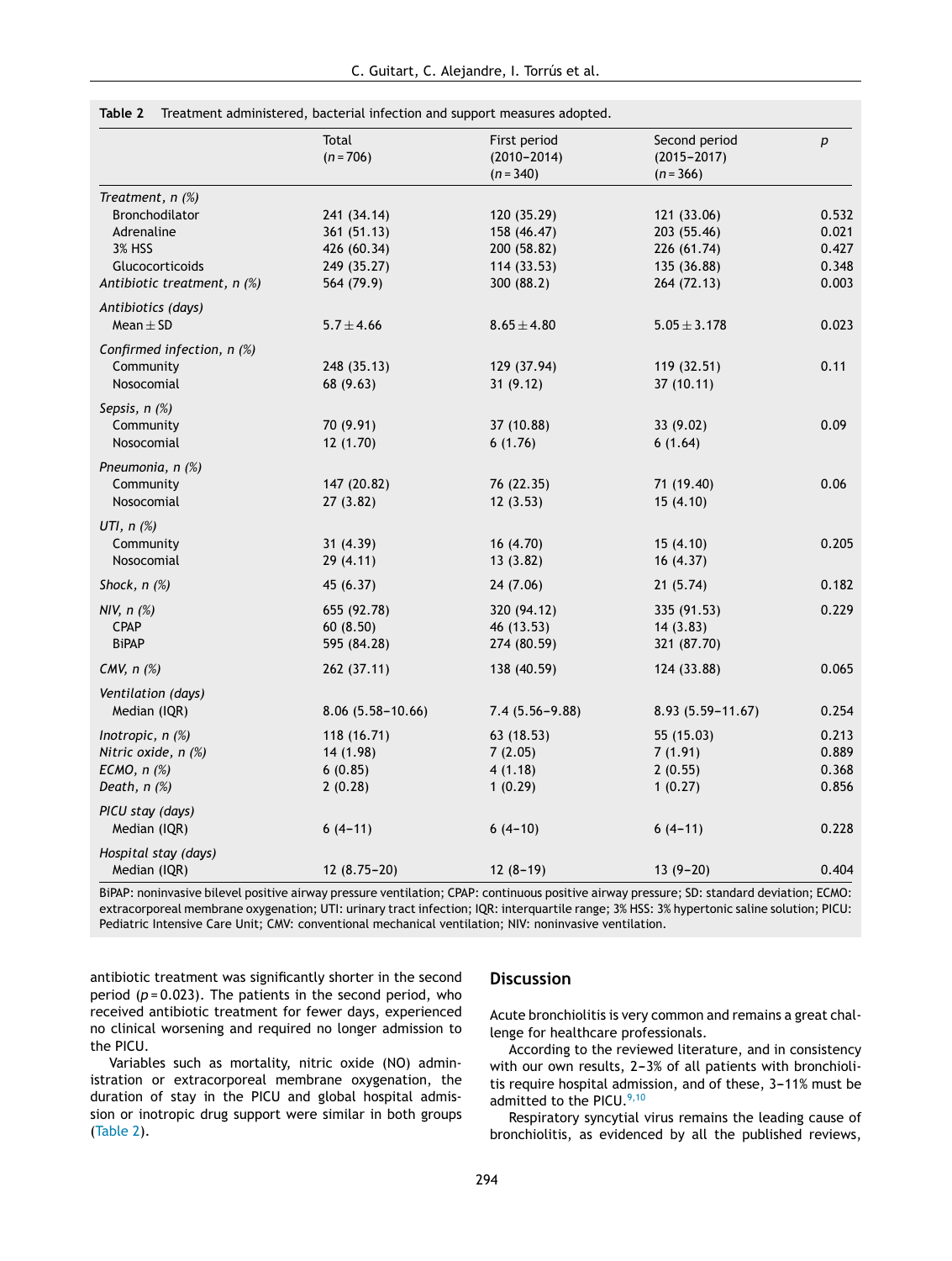followed by rhinovirus and, at a distance, by other viruses such as metapneumovirus, influenza virus and coronavirus. $3-5$  This is consistent with our own observations. Viral coinfection is not a negligible phenomenon, and may imply a poorer course of the disease, with a tendency toward longer hospital stay. $5-22$ 

Following publication of the CPG of the AAP,<sup>[18](#page-7-0)</sup> we updated our protocol referred to the indication of nebulizations. Although the guide is very restrictive with inhaled therapy, the use of adrenaline or 3% HSS in the more serious cases is contemplated by the new guidelines. We maintained salbutamol in patients over 6 months of age that respond well to such treatment, even though it is not contemplated in the mentioned new guide.

The principal inhaled treatment in our study was 3% HSS. Its use is considered in the recommendations of the AAP in view of its probable mucociliary cleansing action, though only indirect supporting evidence of this is available. In contraposition, the recent article published by Zhang et al. does not appear to evidence effectiveness with the use of 3% HSS.[23](#page-7-0)

Although inhaled adrenaline is not recommended on the grounds that it has not evidenced improvements in the outcome of patients with bronchiolitis, it is still administered in almost one-half of all patients, since it affords a degree of symptoms improvement,  $24$  as was also observed in our own study. The increase in adrenaline use during the second time period cannot be attributed to increased patient severity, since the scores of the different scales did not differ significantly, though there was a tendency toward increased NIV use and a lesser application of invasive mechanical ventilation (albeit without statistically significant differences). One of our hypotheses is that more adrenaline was used due to the increased use of NIV (since inhaled adrenaline is not employed in intubated patients), though it cannot be discarded that administration of this drug rescues more patients that avoid the need for intubation. More extensive studies are needed in order to confirm this.

According to the literature, corticosteroid therapy would not be indicated, $18$  though it classically has been used in patients with spastic auscultation findings and over one year of age. In our protocol, corticosteroids were administered in patients with post-extubation croup (which represented 10.3% of the series) as croup prophylaxis from 5 days of mechanical ventilation $^{25}$  $^{25}$  $^{25}$  and in those patients in which rhinovirus was isolated as the causal organism (90% of all rhinovirus cases in the second period were treated with corticosteroids), since it appears to be useful in some studies found in the literature. $26-28$  Despite modification of the protocol, we observed no decrease in corticosteroid use in patients diagnosed with bronchiolitis; its indication therefore again should be reconsidered in our Unit.

In any case, in view of the severity of patients with bronchiolitis requiring admission to the PICU, which moreover tend to be of younger age (generally under three months), and where intubation and mechanical ventilation imply a longer stay and an increased risk of complications, a reduction in treatment administration is a complicated issue. The emergency and primary care settings are probably the areas where increased adherence to the recommendations of the CPG of the AAP would be observed. In addition, it is important to remember the complex problem posed by

the definitions used, which can result in classification and management difficulties.

The reported bacterial infection rate among patients with bronchiolitis requiring admission to the PICU is in the range of 40%, which is consistent with our own findings.  $29,30$ The incidence drops to  $3.5-12%$  in the cases analyzed in other settings such as emergency care or in hospital wards, and this consequently also usually implies a lesser use of antibiotics.<sup>[31](#page-8-0)</sup>

The reason why antibiotic treatment in patients with acute respiratory failure remains high is concern about the possible presence of undetected bacterial infection.<sup>[32](#page-8-0)</sup> The antibiotic treatment rate in our series was high (79.9%), particularly considering that most of the patients were finally not diagnosed with bacterial infection. Nevertheless, the observed rate is similar to that reported in other studies conducted in the PICU setting.<sup>[13,33](#page-7-0)</sup> A recent study by Shein et al. justifies antibiotic treatment in the first two days of intubation among patients with severe bronchiolitis, on the grounds that it reduces the mean duration of stay.  $34$ 

In our study, on comparing the two time periods, we observed a clear decrease in the indication of antibiotic treatment, together with a reduction in the duration of such treatment. This was probably due not only to the change in bronchiolitis management protocol in line with the recommendations of the AAP, but also to implementation of the antibiotic treatment optimization program in the PICU in the course of the second half of the year 2014. The adoption of these programs seeks to improve the clinical outcomes and ensure minimum toxicity, with a decrease in the development of resistances. $35$  In the case of severe bronchiolitis, the high antibiotic treatment rates observed both in our study and in the literature in general probably require the adoption of strategies for the early suspension of such treatment, as well as de-escalation measures. Accordingly, there is a clear need for diagnostic tools referred to invasive bacterial infection, since the signs and symptoms are very unspecific and difficult to distinguish from those of the viral condition. $36$  The use of biomarkers such as procalcitonin could help discriminate between the systemic inflammatory response generated by the viral infection and bacterial overinfection - thus allowing individualization of the indication and duration of antibiotic treatment. $37$  In our series, the patients in the second period that received antibiotic treatment during fewer days did not experience clinical worsening and did not require longer PICU stays; early de-escalation therefore seems to be a safe practice.

The single-center nature of our study constitutes a limitation in assessing the change in protocol following publication of the international recommendations. This study was designed to analyze the practice in our Unit and the points for future improvement. However, due to the large number of patients involved, the study allows acceptable comparison of the two patient samples in the two contemplated time periods.

#### **Conclusions**

Bronchiolitis generates many admissions among nursing infants under one year of age. Knowing the epidemiological, clinical and microbiological data and their evolution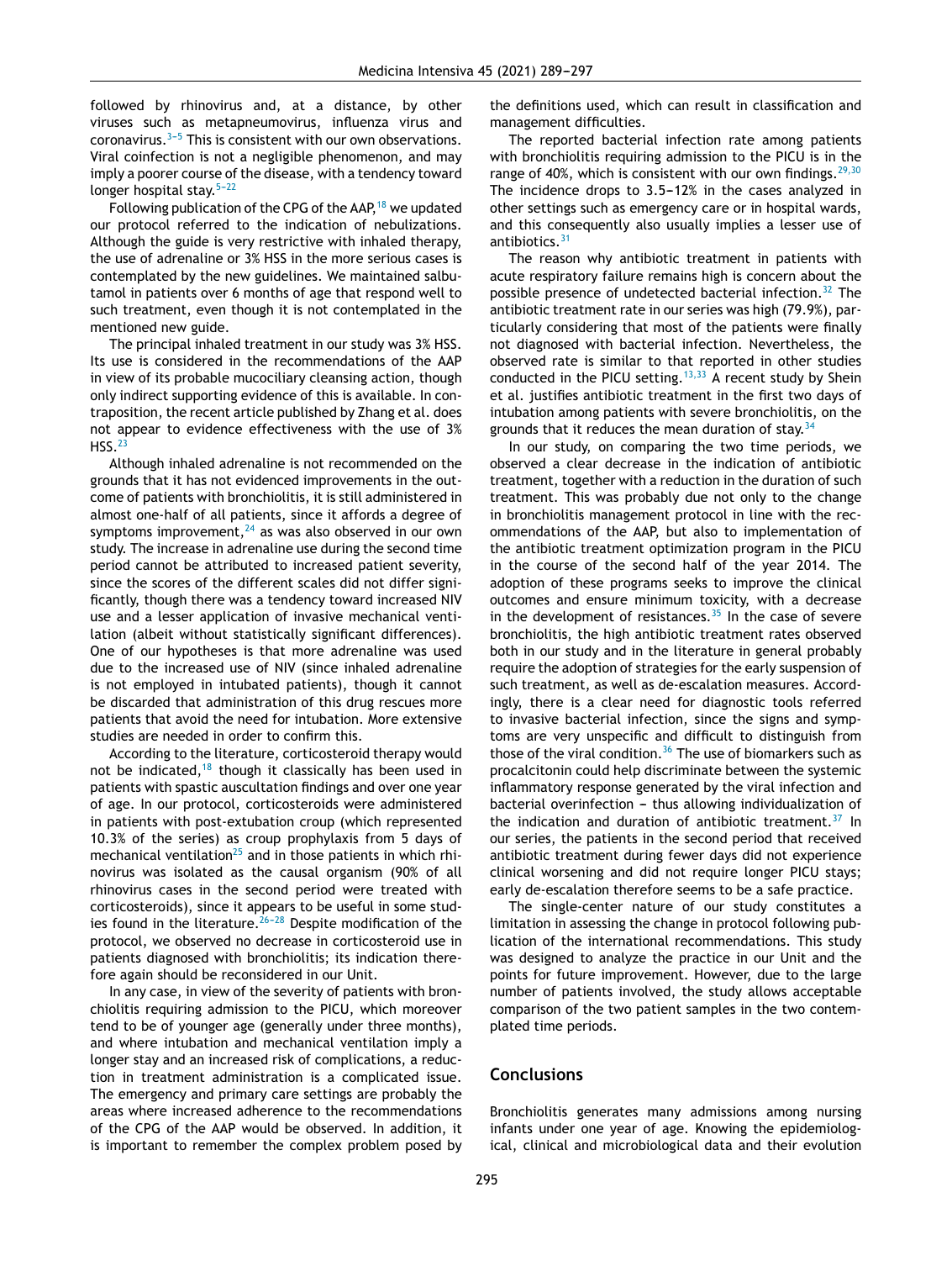<span id="page-7-0"></span>over time has allowed us to analyze adherence to the international patient management guides and to identify weak and strong points in the protocols used at local level.

There are difficulties both for strictly applying the recommendations of the AAP in patients with more severe bronchiolitis and for modifying management protocols that are deeply rooted in traditional clinical practice. Revision of the indication of corticosteroid therapy and inhalatory treatment in severe bronchiolitis is probably needed.

#### **Authorship**

Dr. Carmina Guitart conducted initial data collection and analysis, drafted and reviewed the manuscript, and approved its final version.

Dr. Carme Alejandre conceived of and designed the study, conducted initial data collection and analysis, drafted and reviewed the manuscript, and approved its final version.

Dr. Isabel Torrus conducted data collection, drafted and reviewed the manuscript, and approved its final version.

Dr. Mònica Balaguer analyzed and interpreted the data, reviewed the manuscript, and approved its final version.

Dr. Elisabeth Esteban analyzed and interpreted the data, reviewed the manuscript, and approved its final version.

Dr. Francisco José Cambra analyzed and interpreted the data, reviewed the manuscript, and approved its final version.

Dr. Iolanda Jordan conceived of and designed the study, conducted initial data collection and analysis, performed the statistical analysis, drafted and reviewed the manuscript, and approved its final version.

#### **Conflicts of interest**

The authors declare that they have no conflicts of interest.

#### **References**

- 1. [Meissner](http://refhub.elsevier.com/S2173-5727(20)30076-X/sbref0190) [HC.](http://refhub.elsevier.com/S2173-5727(20)30076-X/sbref0190) [Viral](http://refhub.elsevier.com/S2173-5727(20)30076-X/sbref0190) [bronchiolitis](http://refhub.elsevier.com/S2173-5727(20)30076-X/sbref0190) [in](http://refhub.elsevier.com/S2173-5727(20)30076-X/sbref0190) [children.](http://refhub.elsevier.com/S2173-5727(20)30076-X/sbref0190) [N](http://refhub.elsevier.com/S2173-5727(20)30076-X/sbref0190) [Engl](http://refhub.elsevier.com/S2173-5727(20)30076-X/sbref0190) [J](http://refhub.elsevier.com/S2173-5727(20)30076-X/sbref0190) [Med.](http://refhub.elsevier.com/S2173-5727(20)30076-X/sbref0190) [2016;374:62](http://refhub.elsevier.com/S2173-5727(20)30076-X/sbref0190)[-72.](http://refhub.elsevier.com/S2173-5727(20)30076-X/sbref0190)
- 2. [Chkhaidze](http://refhub.elsevier.com/S2173-5727(20)30076-X/sbref0195) [I,](http://refhub.elsevier.com/S2173-5727(20)30076-X/sbref0195) [Zirakashvili](http://refhub.elsevier.com/S2173-5727(20)30076-X/sbref0195) [D.](http://refhub.elsevier.com/S2173-5727(20)30076-X/sbref0195) [Acute](http://refhub.elsevier.com/S2173-5727(20)30076-X/sbref0195) [viral](http://refhub.elsevier.com/S2173-5727(20)30076-X/sbref0195) [bronchiolitis](http://refhub.elsevier.com/S2173-5727(20)30076-X/sbref0195) [in](http://refhub.elsevier.com/S2173-5727(20)30076-X/sbref0195) [infants.](http://refhub.elsevier.com/S2173-5727(20)30076-X/sbref0195) [Georgian](http://refhub.elsevier.com/S2173-5727(20)30076-X/sbref0195) [Med](http://refhub.elsevier.com/S2173-5727(20)30076-X/sbref0195) [News.](http://refhub.elsevier.com/S2173-5727(20)30076-X/sbref0195) [2017;264:43](http://refhub.elsevier.com/S2173-5727(20)30076-X/sbref0195)-[50.](http://refhub.elsevier.com/S2173-5727(20)30076-X/sbref0195)
- 3. [Smith](http://refhub.elsevier.com/S2173-5727(20)30076-X/sbref0200) [DK,](http://refhub.elsevier.com/S2173-5727(20)30076-X/sbref0200) [Seales](http://refhub.elsevier.com/S2173-5727(20)30076-X/sbref0200) [S,](http://refhub.elsevier.com/S2173-5727(20)30076-X/sbref0200) [Budzik](http://refhub.elsevier.com/S2173-5727(20)30076-X/sbref0200) [C.](http://refhub.elsevier.com/S2173-5727(20)30076-X/sbref0200) [Respiratory](http://refhub.elsevier.com/S2173-5727(20)30076-X/sbref0200) [syncytial](http://refhub.elsevier.com/S2173-5727(20)30076-X/sbref0200) [virus](http://refhub.elsevier.com/S2173-5727(20)30076-X/sbref0200) [bron](http://refhub.elsevier.com/S2173-5727(20)30076-X/sbref0200)[chiolitis](http://refhub.elsevier.com/S2173-5727(20)30076-X/sbref0200) [in](http://refhub.elsevier.com/S2173-5727(20)30076-X/sbref0200) [children.](http://refhub.elsevier.com/S2173-5727(20)30076-X/sbref0200) [Am](http://refhub.elsevier.com/S2173-5727(20)30076-X/sbref0200) [Fam](http://refhub.elsevier.com/S2173-5727(20)30076-X/sbref0200) [Physician.](http://refhub.elsevier.com/S2173-5727(20)30076-X/sbref0200) 2017:95:94[-9.](http://refhub.elsevier.com/S2173-5727(20)30076-X/sbref0200)
- 4. [Fretzayas](http://refhub.elsevier.com/S2173-5727(20)30076-X/sbref0205) [A,](http://refhub.elsevier.com/S2173-5727(20)30076-X/sbref0205) [Moustaki](http://refhub.elsevier.com/S2173-5727(20)30076-X/sbref0205) [M.](http://refhub.elsevier.com/S2173-5727(20)30076-X/sbref0205) [Etiology](http://refhub.elsevier.com/S2173-5727(20)30076-X/sbref0205) [and](http://refhub.elsevier.com/S2173-5727(20)30076-X/sbref0205) [clinical](http://refhub.elsevier.com/S2173-5727(20)30076-X/sbref0205) [features](http://refhub.elsevier.com/S2173-5727(20)30076-X/sbref0205) [of](http://refhub.elsevier.com/S2173-5727(20)30076-X/sbref0205) [viral](http://refhub.elsevier.com/S2173-5727(20)30076-X/sbref0205) [bronchiolitis](http://refhub.elsevier.com/S2173-5727(20)30076-X/sbref0205) [in](http://refhub.elsevier.com/S2173-5727(20)30076-X/sbref0205) [infancy.](http://refhub.elsevier.com/S2173-5727(20)30076-X/sbref0205) [World](http://refhub.elsevier.com/S2173-5727(20)30076-X/sbref0205) [J](http://refhub.elsevier.com/S2173-5727(20)30076-X/sbref0205) [Pediatr.](http://refhub.elsevier.com/S2173-5727(20)30076-X/sbref0205) 2017;13:293-9.
- 5. [Mansbach](http://refhub.elsevier.com/S2173-5727(20)30076-X/sbref0210) [JM,](http://refhub.elsevier.com/S2173-5727(20)30076-X/sbref0210) [Piedra](http://refhub.elsevier.com/S2173-5727(20)30076-X/sbref0210) [PA,](http://refhub.elsevier.com/S2173-5727(20)30076-X/sbref0210) [Teach](http://refhub.elsevier.com/S2173-5727(20)30076-X/sbref0210) [SJ,](http://refhub.elsevier.com/S2173-5727(20)30076-X/sbref0210) [Sullivan](http://refhub.elsevier.com/S2173-5727(20)30076-X/sbref0210) [AF,](http://refhub.elsevier.com/S2173-5727(20)30076-X/sbref0210) [Forgey](http://refhub.elsevier.com/S2173-5727(20)30076-X/sbref0210) [T,](http://refhub.elsevier.com/S2173-5727(20)30076-X/sbref0210) [Clark](http://refhub.elsevier.com/S2173-5727(20)30076-X/sbref0210) [S,](http://refhub.elsevier.com/S2173-5727(20)30076-X/sbref0210) [et](http://refhub.elsevier.com/S2173-5727(20)30076-X/sbref0210) [al.](http://refhub.elsevier.com/S2173-5727(20)30076-X/sbref0210) [Prospective](http://refhub.elsevier.com/S2173-5727(20)30076-X/sbref0210) [multicenter](http://refhub.elsevier.com/S2173-5727(20)30076-X/sbref0210) [study](http://refhub.elsevier.com/S2173-5727(20)30076-X/sbref0210) [of](http://refhub.elsevier.com/S2173-5727(20)30076-X/sbref0210) [viral](http://refhub.elsevier.com/S2173-5727(20)30076-X/sbref0210) [etiology](http://refhub.elsevier.com/S2173-5727(20)30076-X/sbref0210) [and](http://refhub.elsevier.com/S2173-5727(20)30076-X/sbref0210) [hos](http://refhub.elsevier.com/S2173-5727(20)30076-X/sbref0210)[pital](http://refhub.elsevier.com/S2173-5727(20)30076-X/sbref0210) [length](http://refhub.elsevier.com/S2173-5727(20)30076-X/sbref0210) [of](http://refhub.elsevier.com/S2173-5727(20)30076-X/sbref0210) [stay](http://refhub.elsevier.com/S2173-5727(20)30076-X/sbref0210) [in](http://refhub.elsevier.com/S2173-5727(20)30076-X/sbref0210) [children](http://refhub.elsevier.com/S2173-5727(20)30076-X/sbref0210) [with](http://refhub.elsevier.com/S2173-5727(20)30076-X/sbref0210) [severe](http://refhub.elsevier.com/S2173-5727(20)30076-X/sbref0210) [bronchiolitis.](http://refhub.elsevier.com/S2173-5727(20)30076-X/sbref0210) [Arch](http://refhub.elsevier.com/S2173-5727(20)30076-X/sbref0210) [Pediatr](http://refhub.elsevier.com/S2173-5727(20)30076-X/sbref0210) [Adolesc](http://refhub.elsevier.com/S2173-5727(20)30076-X/sbref0210) [Med.](http://refhub.elsevier.com/S2173-5727(20)30076-X/sbref0210) 2012;166:700-6.
- 6. [McConnochie](http://refhub.elsevier.com/S2173-5727(20)30076-X/sbref0215) [KM.](http://refhub.elsevier.com/S2173-5727(20)30076-X/sbref0215) [Bronchiolitis.](http://refhub.elsevier.com/S2173-5727(20)30076-X/sbref0215) [What's](http://refhub.elsevier.com/S2173-5727(20)30076-X/sbref0215) [in](http://refhub.elsevier.com/S2173-5727(20)30076-X/sbref0215) [the](http://refhub.elsevier.com/S2173-5727(20)30076-X/sbref0215) [name?](http://refhub.elsevier.com/S2173-5727(20)30076-X/sbref0215) [Am](http://refhub.elsevier.com/S2173-5727(20)30076-X/sbref0215) [J](http://refhub.elsevier.com/S2173-5727(20)30076-X/sbref0215) [Dis](http://refhub.elsevier.com/S2173-5727(20)30076-X/sbref0215) [Child.](http://refhub.elsevier.com/S2173-5727(20)30076-X/sbref0215) 1983:137:11-3.
- 7. [Megalaa](http://refhub.elsevier.com/S2173-5727(20)30076-X/sbref0220) [R,](http://refhub.elsevier.com/S2173-5727(20)30076-X/sbref0220) [Perez](http://refhub.elsevier.com/S2173-5727(20)30076-X/sbref0220) [GF,](http://refhub.elsevier.com/S2173-5727(20)30076-X/sbref0220) [Kilaikode-Cheruveettara](http://refhub.elsevier.com/S2173-5727(20)30076-X/sbref0220) [S,](http://refhub.elsevier.com/S2173-5727(20)30076-X/sbref0220) [Kotwal](http://refhub.elsevier.com/S2173-5727(20)30076-X/sbref0220) [N,](http://refhub.elsevier.com/S2173-5727(20)30076-X/sbref0220) [Rodriguez-Martinez](http://refhub.elsevier.com/S2173-5727(20)30076-X/sbref0220) [CE,](http://refhub.elsevier.com/S2173-5727(20)30076-X/sbref0220) [Nino](http://refhub.elsevier.com/S2173-5727(20)30076-X/sbref0220) [G.](http://refhub.elsevier.com/S2173-5727(20)30076-X/sbref0220) [Clinical](http://refhub.elsevier.com/S2173-5727(20)30076-X/sbref0220) [definition](http://refhub.elsevier.com/S2173-5727(20)30076-X/sbref0220) [of](http://refhub.elsevier.com/S2173-5727(20)30076-X/sbref0220) [respira](http://refhub.elsevier.com/S2173-5727(20)30076-X/sbref0220)[tory](http://refhub.elsevier.com/S2173-5727(20)30076-X/sbref0220) [viral](http://refhub.elsevier.com/S2173-5727(20)30076-X/sbref0220) [infections](http://refhub.elsevier.com/S2173-5727(20)30076-X/sbref0220) [in](http://refhub.elsevier.com/S2173-5727(20)30076-X/sbref0220) [young](http://refhub.elsevier.com/S2173-5727(20)30076-X/sbref0220) [children](http://refhub.elsevier.com/S2173-5727(20)30076-X/sbref0220) [and](http://refhub.elsevier.com/S2173-5727(20)30076-X/sbref0220) [potential](http://refhub.elsevier.com/S2173-5727(20)30076-X/sbref0220) [bronchiolitis](http://refhub.elsevier.com/S2173-5727(20)30076-X/sbref0220) [misclassification.](http://refhub.elsevier.com/S2173-5727(20)30076-X/sbref0220) [J](http://refhub.elsevier.com/S2173-5727(20)30076-X/sbref0220) [Investig](http://refhub.elsevier.com/S2173-5727(20)30076-X/sbref0220) [Med.](http://refhub.elsevier.com/S2173-5727(20)30076-X/sbref0220) 2018;66:46-51.
- 8. [Hancock](http://refhub.elsevier.com/S2173-5727(20)30076-X/sbref0225) [DG,](http://refhub.elsevier.com/S2173-5727(20)30076-X/sbref0225) [Charles-Britton](http://refhub.elsevier.com/S2173-5727(20)30076-X/sbref0225) [B,](http://refhub.elsevier.com/S2173-5727(20)30076-X/sbref0225) [Dixon](http://refhub.elsevier.com/S2173-5727(20)30076-X/sbref0225) [DL,](http://refhub.elsevier.com/S2173-5727(20)30076-X/sbref0225) [Forsyth](http://refhub.elsevier.com/S2173-5727(20)30076-X/sbref0225) [KD.](http://refhub.elsevier.com/S2173-5727(20)30076-X/sbref0225) [The](http://refhub.elsevier.com/S2173-5727(20)30076-X/sbref0225) [het](http://refhub.elsevier.com/S2173-5727(20)30076-X/sbref0225)[erogeneity](http://refhub.elsevier.com/S2173-5727(20)30076-X/sbref0225) [of](http://refhub.elsevier.com/S2173-5727(20)30076-X/sbref0225) [viral](http://refhub.elsevier.com/S2173-5727(20)30076-X/sbref0225) [bronchiolitis:](http://refhub.elsevier.com/S2173-5727(20)30076-X/sbref0225) [a](http://refhub.elsevier.com/S2173-5727(20)30076-X/sbref0225) [lack](http://refhub.elsevier.com/S2173-5727(20)30076-X/sbref0225) [of](http://refhub.elsevier.com/S2173-5727(20)30076-X/sbref0225) [universal](http://refhub.elsevier.com/S2173-5727(20)30076-X/sbref0225) [consensus](http://refhub.elsevier.com/S2173-5727(20)30076-X/sbref0225) [definitions.](http://refhub.elsevier.com/S2173-5727(20)30076-X/sbref0225) [Pediatr](http://refhub.elsevier.com/S2173-5727(20)30076-X/sbref0225) [Pulmonol.](http://refhub.elsevier.com/S2173-5727(20)30076-X/sbref0225) 2017;52:1234-40.
- 9. [Hall](http://refhub.elsevier.com/S2173-5727(20)30076-X/sbref0230) [CB,](http://refhub.elsevier.com/S2173-5727(20)30076-X/sbref0230) [Weinberg](http://refhub.elsevier.com/S2173-5727(20)30076-X/sbref0230) [GA,](http://refhub.elsevier.com/S2173-5727(20)30076-X/sbref0230) [Blumkin](http://refhub.elsevier.com/S2173-5727(20)30076-X/sbref0230) [AK,](http://refhub.elsevier.com/S2173-5727(20)30076-X/sbref0230) [Edwards](http://refhub.elsevier.com/S2173-5727(20)30076-X/sbref0230) [KM,](http://refhub.elsevier.com/S2173-5727(20)30076-X/sbref0230) [Staat](http://refhub.elsevier.com/S2173-5727(20)30076-X/sbref0230) [MA,](http://refhub.elsevier.com/S2173-5727(20)30076-X/sbref0230) [Schultz](http://refhub.elsevier.com/S2173-5727(20)30076-X/sbref0230) [AF,](http://refhub.elsevier.com/S2173-5727(20)30076-X/sbref0230) [et](http://refhub.elsevier.com/S2173-5727(20)30076-X/sbref0230) [al.](http://refhub.elsevier.com/S2173-5727(20)30076-X/sbref0230) [Respiratory](http://refhub.elsevier.com/S2173-5727(20)30076-X/sbref0230) [syncytial](http://refhub.elsevier.com/S2173-5727(20)30076-X/sbref0230) [virus-associated](http://refhub.elsevier.com/S2173-5727(20)30076-X/sbref0230) [hospital](http://refhub.elsevier.com/S2173-5727(20)30076-X/sbref0230)[izations](http://refhub.elsevier.com/S2173-5727(20)30076-X/sbref0230) [among](http://refhub.elsevier.com/S2173-5727(20)30076-X/sbref0230) [children](http://refhub.elsevier.com/S2173-5727(20)30076-X/sbref0230) [less](http://refhub.elsevier.com/S2173-5727(20)30076-X/sbref0230) [than](http://refhub.elsevier.com/S2173-5727(20)30076-X/sbref0230) [24](http://refhub.elsevier.com/S2173-5727(20)30076-X/sbref0230) [months](http://refhub.elsevier.com/S2173-5727(20)30076-X/sbref0230) [of](http://refhub.elsevier.com/S2173-5727(20)30076-X/sbref0230) [age.](http://refhub.elsevier.com/S2173-5727(20)30076-X/sbref0230) [Pediatrics.](http://refhub.elsevier.com/S2173-5727(20)30076-X/sbref0230) 2013;132:e341-8.
- 10. Muñoz-Quiles [C,](http://refhub.elsevier.com/S2173-5727(20)30076-X/sbref0235) [López-Lacort](http://refhub.elsevier.com/S2173-5727(20)30076-X/sbref0235) [M,](http://refhub.elsevier.com/S2173-5727(20)30076-X/sbref0235) [Úbeda-Sansano](http://refhub.elsevier.com/S2173-5727(20)30076-X/sbref0235) [I,](http://refhub.elsevier.com/S2173-5727(20)30076-X/sbref0235) [Alemán-](http://refhub.elsevier.com/S2173-5727(20)30076-X/sbref0235)[Sánchez](http://refhub.elsevier.com/S2173-5727(20)30076-X/sbref0235) [S,](http://refhub.elsevier.com/S2173-5727(20)30076-X/sbref0235) [Pérez-Vilar](http://refhub.elsevier.com/S2173-5727(20)30076-X/sbref0235) [S,](http://refhub.elsevier.com/S2173-5727(20)30076-X/sbref0235) [Puig-Barberà](http://refhub.elsevier.com/S2173-5727(20)30076-X/sbref0235) [J,](http://refhub.elsevier.com/S2173-5727(20)30076-X/sbref0235) [et](http://refhub.elsevier.com/S2173-5727(20)30076-X/sbref0235) [al.](http://refhub.elsevier.com/S2173-5727(20)30076-X/sbref0235) [Population](http://refhub.elsevier.com/S2173-5727(20)30076-X/sbref0235)[based](http://refhub.elsevier.com/S2173-5727(20)30076-X/sbref0235) [analysis](http://refhub.elsevier.com/S2173-5727(20)30076-X/sbref0235) [of](http://refhub.elsevier.com/S2173-5727(20)30076-X/sbref0235) [bronchiolitis](http://refhub.elsevier.com/S2173-5727(20)30076-X/sbref0235) [epidemiology](http://refhub.elsevier.com/S2173-5727(20)30076-X/sbref0235) [in](http://refhub.elsevier.com/S2173-5727(20)30076-X/sbref0235) [Valencia,](http://refhub.elsevier.com/S2173-5727(20)30076-X/sbref0235) [Spain.](http://refhub.elsevier.com/S2173-5727(20)30076-X/sbref0235) [Pediatr](http://refhub.elsevier.com/S2173-5727(20)30076-X/sbref0235) [Infect](http://refhub.elsevier.com/S2173-5727(20)30076-X/sbref0235) [Dis](http://refhub.elsevier.com/S2173-5727(20)30076-X/sbref0235) [J.](http://refhub.elsevier.com/S2173-5727(20)30076-X/sbref0235) [2016;35:275](http://refhub.elsevier.com/S2173-5727(20)30076-X/sbref0235)-[80.](http://refhub.elsevier.com/S2173-5727(20)30076-X/sbref0235)
- 11. [Nagakumar](http://refhub.elsevier.com/S2173-5727(20)30076-X/sbref0240) [P,](http://refhub.elsevier.com/S2173-5727(20)30076-X/sbref0240) [Doull](http://refhub.elsevier.com/S2173-5727(20)30076-X/sbref0240) [I.](http://refhub.elsevier.com/S2173-5727(20)30076-X/sbref0240) [Current](http://refhub.elsevier.com/S2173-5727(20)30076-X/sbref0240) [therapy](http://refhub.elsevier.com/S2173-5727(20)30076-X/sbref0240) [for](http://refhub.elsevier.com/S2173-5727(20)30076-X/sbref0240) [bronchiolitis.](http://refhub.elsevier.com/S2173-5727(20)30076-X/sbref0240) [Arch](http://refhub.elsevier.com/S2173-5727(20)30076-X/sbref0240) [Dis](http://refhub.elsevier.com/S2173-5727(20)30076-X/sbref0240) [Child.](http://refhub.elsevier.com/S2173-5727(20)30076-X/sbref0240) [2012;97:827-](http://refhub.elsevier.com/S2173-5727(20)30076-X/sbref0240)[30.](http://refhub.elsevier.com/S2173-5727(20)30076-X/sbref0240)
- 12. [Lin](http://refhub.elsevier.com/S2173-5727(20)30076-X/sbref0245) [JA,](http://refhub.elsevier.com/S2173-5727(20)30076-X/sbref0245) [Madikians](http://refhub.elsevier.com/S2173-5727(20)30076-X/sbref0245) [A.](http://refhub.elsevier.com/S2173-5727(20)30076-X/sbref0245) [From](http://refhub.elsevier.com/S2173-5727(20)30076-X/sbref0245) [bronchiolitis](http://refhub.elsevier.com/S2173-5727(20)30076-X/sbref0245) [guideline](http://refhub.elsevier.com/S2173-5727(20)30076-X/sbref0245) [to](http://refhub.elsevier.com/S2173-5727(20)30076-X/sbref0245) [practice:](http://refhub.elsevier.com/S2173-5727(20)30076-X/sbref0245) [a](http://refhub.elsevier.com/S2173-5727(20)30076-X/sbref0245) [critical](http://refhub.elsevier.com/S2173-5727(20)30076-X/sbref0245) [care](http://refhub.elsevier.com/S2173-5727(20)30076-X/sbref0245) [perspective.](http://refhub.elsevier.com/S2173-5727(20)30076-X/sbref0245) [World](http://refhub.elsevier.com/S2173-5727(20)30076-X/sbref0245) [J](http://refhub.elsevier.com/S2173-5727(20)30076-X/sbref0245) [Crit](http://refhub.elsevier.com/S2173-5727(20)30076-X/sbref0245) [Care](http://refhub.elsevier.com/S2173-5727(20)30076-X/sbref0245) [Med.](http://refhub.elsevier.com/S2173-5727(20)30076-X/sbref0245) [2015;4:](http://refhub.elsevier.com/S2173-5727(20)30076-X/sbref0245)  $152 - 8.$  $152 - 8.$  $152 - 8.$
- 13. [Bradshaw](http://refhub.elsevier.com/S2173-5727(20)30076-X/sbref0250) [ML,](http://refhub.elsevier.com/S2173-5727(20)30076-X/sbref0250) [Déragon](http://refhub.elsevier.com/S2173-5727(20)30076-X/sbref0250) [A,](http://refhub.elsevier.com/S2173-5727(20)30076-X/sbref0250) [Puligandla](http://refhub.elsevier.com/S2173-5727(20)30076-X/sbref0250) [P,](http://refhub.elsevier.com/S2173-5727(20)30076-X/sbref0250) [Emeriaud](http://refhub.elsevier.com/S2173-5727(20)30076-X/sbref0250) [G,](http://refhub.elsevier.com/S2173-5727(20)30076-X/sbref0250) [Canakis](http://refhub.elsevier.com/S2173-5727(20)30076-X/sbref0250) [AM,](http://refhub.elsevier.com/S2173-5727(20)30076-X/sbref0250) [Fontela](http://refhub.elsevier.com/S2173-5727(20)30076-X/sbref0250) [PS.](http://refhub.elsevier.com/S2173-5727(20)30076-X/sbref0250) [Treatment](http://refhub.elsevier.com/S2173-5727(20)30076-X/sbref0250) [of](http://refhub.elsevier.com/S2173-5727(20)30076-X/sbref0250) [severe](http://refhub.elsevier.com/S2173-5727(20)30076-X/sbref0250) [bronchiolitis:](http://refhub.elsevier.com/S2173-5727(20)30076-X/sbref0250) [a](http://refhub.elsevier.com/S2173-5727(20)30076-X/sbref0250) [survey](http://refhub.elsevier.com/S2173-5727(20)30076-X/sbref0250) [of](http://refhub.elsevier.com/S2173-5727(20)30076-X/sbref0250) [Cana](http://refhub.elsevier.com/S2173-5727(20)30076-X/sbref0250)[dian](http://refhub.elsevier.com/S2173-5727(20)30076-X/sbref0250) [pediatric](http://refhub.elsevier.com/S2173-5727(20)30076-X/sbref0250) [intensivists.](http://refhub.elsevier.com/S2173-5727(20)30076-X/sbref0250) [Pediatr](http://refhub.elsevier.com/S2173-5727(20)30076-X/sbref0250) [Pulmonol.](http://refhub.elsevier.com/S2173-5727(20)30076-X/sbref0250) 2018;53:613-8.
- 14. [Pierce](http://refhub.elsevier.com/S2173-5727(20)30076-X/sbref0255) [HC,](http://refhub.elsevier.com/S2173-5727(20)30076-X/sbref0255) [Mansbach](http://refhub.elsevier.com/S2173-5727(20)30076-X/sbref0255) [JM,](http://refhub.elsevier.com/S2173-5727(20)30076-X/sbref0255) [Fisher](http://refhub.elsevier.com/S2173-5727(20)30076-X/sbref0255) [ES,](http://refhub.elsevier.com/S2173-5727(20)30076-X/sbref0255) [Macias](http://refhub.elsevier.com/S2173-5727(20)30076-X/sbref0255) [CG,](http://refhub.elsevier.com/S2173-5727(20)30076-X/sbref0255) [Pate](http://refhub.elsevier.com/S2173-5727(20)30076-X/sbref0255) [BM,](http://refhub.elsevier.com/S2173-5727(20)30076-X/sbref0255) [Piedra](http://refhub.elsevier.com/S2173-5727(20)30076-X/sbref0255) [PA,](http://refhub.elsevier.com/S2173-5727(20)30076-X/sbref0255) [et](http://refhub.elsevier.com/S2173-5727(20)30076-X/sbref0255) [al.](http://refhub.elsevier.com/S2173-5727(20)30076-X/sbref0255) [Variability](http://refhub.elsevier.com/S2173-5727(20)30076-X/sbref0255) [of](http://refhub.elsevier.com/S2173-5727(20)30076-X/sbref0255) [intensive](http://refhub.elsevier.com/S2173-5727(20)30076-X/sbref0255) [care](http://refhub.elsevier.com/S2173-5727(20)30076-X/sbref0255) [management](http://refhub.elsevier.com/S2173-5727(20)30076-X/sbref0255) [for](http://refhub.elsevier.com/S2173-5727(20)30076-X/sbref0255) [children](http://refhub.elsevier.com/S2173-5727(20)30076-X/sbref0255) [with](http://refhub.elsevier.com/S2173-5727(20)30076-X/sbref0255) [bronchiolitis.](http://refhub.elsevier.com/S2173-5727(20)30076-X/sbref0255) [Hosp](http://refhub.elsevier.com/S2173-5727(20)30076-X/sbref0255) [Pediatr.](http://refhub.elsevier.com/S2173-5727(20)30076-X/sbref0255) 2015;5:175-84.
- 15. Flores-González JC, Mayordomo-Colunga J, Jordan I, Miras Veiga A, Montero-Valladares C, Olmedilla-Jodar M, et al. Prospective multicentre study on the epidemiology and current therapeutic management of severe bronchiolitis in Spain. Biomed Res Int. 2017;2017:2565397, [http://dx.doi.org/10.1155/2017/](dx.doi.org/10.1155/2017/2565397) [2565397](dx.doi.org/10.1155/2017/2565397).
- 16. [Schuh](http://refhub.elsevier.com/S2173-5727(20)30076-X/sbref0265) [S,](http://refhub.elsevier.com/S2173-5727(20)30076-X/sbref0265) [Babl](http://refhub.elsevier.com/S2173-5727(20)30076-X/sbref0265) [FE,](http://refhub.elsevier.com/S2173-5727(20)30076-X/sbref0265) [Dalziel](http://refhub.elsevier.com/S2173-5727(20)30076-X/sbref0265) [SR,](http://refhub.elsevier.com/S2173-5727(20)30076-X/sbref0265) [Freedman](http://refhub.elsevier.com/S2173-5727(20)30076-X/sbref0265) [SB,](http://refhub.elsevier.com/S2173-5727(20)30076-X/sbref0265) [Macias](http://refhub.elsevier.com/S2173-5727(20)30076-X/sbref0265) [CG,](http://refhub.elsevier.com/S2173-5727(20)30076-X/sbref0265) [Stephens](http://refhub.elsevier.com/S2173-5727(20)30076-X/sbref0265) [D,](http://refhub.elsevier.com/S2173-5727(20)30076-X/sbref0265) [et](http://refhub.elsevier.com/S2173-5727(20)30076-X/sbref0265) [al.](http://refhub.elsevier.com/S2173-5727(20)30076-X/sbref0265) [Practice](http://refhub.elsevier.com/S2173-5727(20)30076-X/sbref0265) [variation](http://refhub.elsevier.com/S2173-5727(20)30076-X/sbref0265) [in](http://refhub.elsevier.com/S2173-5727(20)30076-X/sbref0265) [acute](http://refhub.elsevier.com/S2173-5727(20)30076-X/sbref0265) [bronchiolitis:](http://refhub.elsevier.com/S2173-5727(20)30076-X/sbref0265) [a](http://refhub.elsevier.com/S2173-5727(20)30076-X/sbref0265) [pediatric](http://refhub.elsevier.com/S2173-5727(20)30076-X/sbref0265) [emergency](http://refhub.elsevier.com/S2173-5727(20)30076-X/sbref0265) [research](http://refhub.elsevier.com/S2173-5727(20)30076-X/sbref0265) [networks](http://refhub.elsevier.com/S2173-5727(20)30076-X/sbref0265) [study.](http://refhub.elsevier.com/S2173-5727(20)30076-X/sbref0265) [Pediatrics.](http://refhub.elsevier.com/S2173-5727(20)30076-X/sbref0265) [2017;140,](http://refhub.elsevier.com/S2173-5727(20)30076-X/sbref0265) [pii:](http://refhub.elsevier.com/S2173-5727(20)30076-X/sbref0265) [e20170842.](http://refhub.elsevier.com/S2173-5727(20)30076-X/sbref0265)
- 17. [Christakis](http://refhub.elsevier.com/S2173-5727(20)30076-X/sbref0270) [DA,](http://refhub.elsevier.com/S2173-5727(20)30076-X/sbref0270) [Cowan](http://refhub.elsevier.com/S2173-5727(20)30076-X/sbref0270) [CA,](http://refhub.elsevier.com/S2173-5727(20)30076-X/sbref0270) [Garrison](http://refhub.elsevier.com/S2173-5727(20)30076-X/sbref0270) [MM,](http://refhub.elsevier.com/S2173-5727(20)30076-X/sbref0270) [Molteni](http://refhub.elsevier.com/S2173-5727(20)30076-X/sbref0270) [R,](http://refhub.elsevier.com/S2173-5727(20)30076-X/sbref0270) [Marcuse](http://refhub.elsevier.com/S2173-5727(20)30076-X/sbref0270) [E,](http://refhub.elsevier.com/S2173-5727(20)30076-X/sbref0270) [Zeer](http://refhub.elsevier.com/S2173-5727(20)30076-X/sbref0270) [DM.](http://refhub.elsevier.com/S2173-5727(20)30076-X/sbref0270) [Variation](http://refhub.elsevier.com/S2173-5727(20)30076-X/sbref0270) [in](http://refhub.elsevier.com/S2173-5727(20)30076-X/sbref0270) [inpatient](http://refhub.elsevier.com/S2173-5727(20)30076-X/sbref0270) [diagnostic](http://refhub.elsevier.com/S2173-5727(20)30076-X/sbref0270) [testing](http://refhub.elsevier.com/S2173-5727(20)30076-X/sbref0270) [and](http://refhub.elsevier.com/S2173-5727(20)30076-X/sbref0270) [manage](http://refhub.elsevier.com/S2173-5727(20)30076-X/sbref0270)[ment](http://refhub.elsevier.com/S2173-5727(20)30076-X/sbref0270) [of](http://refhub.elsevier.com/S2173-5727(20)30076-X/sbref0270) [bronchiolitis.](http://refhub.elsevier.com/S2173-5727(20)30076-X/sbref0270) [Pediatrics.](http://refhub.elsevier.com/S2173-5727(20)30076-X/sbref0270) 2005;115:878-84.
- 18. [Ralston](http://refhub.elsevier.com/S2173-5727(20)30076-X/sbref0275) [SL,](http://refhub.elsevier.com/S2173-5727(20)30076-X/sbref0275) [Lieberthal](http://refhub.elsevier.com/S2173-5727(20)30076-X/sbref0275) [AS,](http://refhub.elsevier.com/S2173-5727(20)30076-X/sbref0275) [Meissner](http://refhub.elsevier.com/S2173-5727(20)30076-X/sbref0275) [HC,](http://refhub.elsevier.com/S2173-5727(20)30076-X/sbref0275) [Alverson](http://refhub.elsevier.com/S2173-5727(20)30076-X/sbref0275) [BK,](http://refhub.elsevier.com/S2173-5727(20)30076-X/sbref0275) [Baley](http://refhub.elsevier.com/S2173-5727(20)30076-X/sbref0275) [JE,](http://refhub.elsevier.com/S2173-5727(20)30076-X/sbref0275) [Gadomski](http://refhub.elsevier.com/S2173-5727(20)30076-X/sbref0275) [AM,](http://refhub.elsevier.com/S2173-5727(20)30076-X/sbref0275) [et](http://refhub.elsevier.com/S2173-5727(20)30076-X/sbref0275) [al.](http://refhub.elsevier.com/S2173-5727(20)30076-X/sbref0275) [Clinical](http://refhub.elsevier.com/S2173-5727(20)30076-X/sbref0275) [practice](http://refhub.elsevier.com/S2173-5727(20)30076-X/sbref0275) [guideline:](http://refhub.elsevier.com/S2173-5727(20)30076-X/sbref0275) [the](http://refhub.elsevier.com/S2173-5727(20)30076-X/sbref0275) [diagno](http://refhub.elsevier.com/S2173-5727(20)30076-X/sbref0275)[sis,](http://refhub.elsevier.com/S2173-5727(20)30076-X/sbref0275) [management,](http://refhub.elsevier.com/S2173-5727(20)30076-X/sbref0275) [and](http://refhub.elsevier.com/S2173-5727(20)30076-X/sbref0275) [prevention](http://refhub.elsevier.com/S2173-5727(20)30076-X/sbref0275) [of](http://refhub.elsevier.com/S2173-5727(20)30076-X/sbref0275) [bronchiolitis.](http://refhub.elsevier.com/S2173-5727(20)30076-X/sbref0275) [Pediatrics.](http://refhub.elsevier.com/S2173-5727(20)30076-X/sbref0275) [2014;134:e1474](http://refhub.elsevier.com/S2173-5727(20)30076-X/sbref0275)-[502.](http://refhub.elsevier.com/S2173-5727(20)30076-X/sbref0275)
- 19. [Pollack](http://refhub.elsevier.com/S2173-5727(20)30076-X/sbref0280) [MM,](http://refhub.elsevier.com/S2173-5727(20)30076-X/sbref0280) [Patel](http://refhub.elsevier.com/S2173-5727(20)30076-X/sbref0280) [KM,](http://refhub.elsevier.com/S2173-5727(20)30076-X/sbref0280) [Ruttimann](http://refhub.elsevier.com/S2173-5727(20)30076-X/sbref0280) [UE.](http://refhub.elsevier.com/S2173-5727(20)30076-X/sbref0280) [The](http://refhub.elsevier.com/S2173-5727(20)30076-X/sbref0280) [Pediatric](http://refhub.elsevier.com/S2173-5727(20)30076-X/sbref0280) [Risk](http://refhub.elsevier.com/S2173-5727(20)30076-X/sbref0280) [of](http://refhub.elsevier.com/S2173-5727(20)30076-X/sbref0280) [Mor](http://refhub.elsevier.com/S2173-5727(20)30076-X/sbref0280)[tality](http://refhub.elsevier.com/S2173-5727(20)30076-X/sbref0280) [III](http://refhub.elsevier.com/S2173-5727(20)30076-X/sbref0280)-[Acute](http://refhub.elsevier.com/S2173-5727(20)30076-X/sbref0280) [Physiology](http://refhub.elsevier.com/S2173-5727(20)30076-X/sbref0280) [Score](http://refhub.elsevier.com/S2173-5727(20)30076-X/sbref0280) [\(PRISM](http://refhub.elsevier.com/S2173-5727(20)30076-X/sbref0280) [III-APS\):](http://refhub.elsevier.com/S2173-5727(20)30076-X/sbref0280) [a](http://refhub.elsevier.com/S2173-5727(20)30076-X/sbref0280) [method](http://refhub.elsevier.com/S2173-5727(20)30076-X/sbref0280) [of](http://refhub.elsevier.com/S2173-5727(20)30076-X/sbref0280) [assessing](http://refhub.elsevier.com/S2173-5727(20)30076-X/sbref0280) [physiologic](http://refhub.elsevier.com/S2173-5727(20)30076-X/sbref0280) [instability](http://refhub.elsevier.com/S2173-5727(20)30076-X/sbref0280) [for](http://refhub.elsevier.com/S2173-5727(20)30076-X/sbref0280) [pediatric](http://refhub.elsevier.com/S2173-5727(20)30076-X/sbref0280) [intensive](http://refhub.elsevier.com/S2173-5727(20)30076-X/sbref0280) [care](http://refhub.elsevier.com/S2173-5727(20)30076-X/sbref0280) [unit](http://refhub.elsevier.com/S2173-5727(20)30076-X/sbref0280) [patients.](http://refhub.elsevier.com/S2173-5727(20)30076-X/sbref0280) [J](http://refhub.elsevier.com/S2173-5727(20)30076-X/sbref0280) [Pediatr.](http://refhub.elsevier.com/S2173-5727(20)30076-X/sbref0280) [1997;131:575](http://refhub.elsevier.com/S2173-5727(20)30076-X/sbref0280)-[81.](http://refhub.elsevier.com/S2173-5727(20)30076-X/sbref0280)
- 20. [Balaguer](http://refhub.elsevier.com/S2173-5727(20)30076-X/sbref0285) [M,](http://refhub.elsevier.com/S2173-5727(20)30076-X/sbref0285) [Alejandre](http://refhub.elsevier.com/S2173-5727(20)30076-X/sbref0285) [C,](http://refhub.elsevier.com/S2173-5727(20)30076-X/sbref0285) [Vila](http://refhub.elsevier.com/S2173-5727(20)30076-X/sbref0285) [D,](http://refhub.elsevier.com/S2173-5727(20)30076-X/sbref0285) [Esteban](http://refhub.elsevier.com/S2173-5727(20)30076-X/sbref0285) [E,](http://refhub.elsevier.com/S2173-5727(20)30076-X/sbref0285) [Carrasco](http://refhub.elsevier.com/S2173-5727(20)30076-X/sbref0285) [JL,](http://refhub.elsevier.com/S2173-5727(20)30076-X/sbref0285) [Cambra](http://refhub.elsevier.com/S2173-5727(20)30076-X/sbref0285) [FJ,](http://refhub.elsevier.com/S2173-5727(20)30076-X/sbref0285) [et](http://refhub.elsevier.com/S2173-5727(20)30076-X/sbref0285) [al.](http://refhub.elsevier.com/S2173-5727(20)30076-X/sbref0285) [Bronchiolitis](http://refhub.elsevier.com/S2173-5727(20)30076-X/sbref0285) [Score](http://refhub.elsevier.com/S2173-5727(20)30076-X/sbref0285) [of](http://refhub.elsevier.com/S2173-5727(20)30076-X/sbref0285) [Sant](http://refhub.elsevier.com/S2173-5727(20)30076-X/sbref0285) [Joan](http://refhub.elsevier.com/S2173-5727(20)30076-X/sbref0285) [de](http://refhub.elsevier.com/S2173-5727(20)30076-X/sbref0285) [Déu:](http://refhub.elsevier.com/S2173-5727(20)30076-X/sbref0285) [BROSJOD](http://refhub.elsevier.com/S2173-5727(20)30076-X/sbref0285) [Score,](http://refhub.elsevier.com/S2173-5727(20)30076-X/sbref0285) [validation](http://refhub.elsevier.com/S2173-5727(20)30076-X/sbref0285) [and](http://refhub.elsevier.com/S2173-5727(20)30076-X/sbref0285) [usefulness.](http://refhub.elsevier.com/S2173-5727(20)30076-X/sbref0285) [Pediatr](http://refhub.elsevier.com/S2173-5727(20)30076-X/sbref0285) [Pulmonol.](http://refhub.elsevier.com/S2173-5727(20)30076-X/sbref0285) 2017;52:533-9.
- 21. [Dellinger](http://refhub.elsevier.com/S2173-5727(20)30076-X/sbref0290) [RP,](http://refhub.elsevier.com/S2173-5727(20)30076-X/sbref0290) [Levy](http://refhub.elsevier.com/S2173-5727(20)30076-X/sbref0290) [MM,](http://refhub.elsevier.com/S2173-5727(20)30076-X/sbref0290) [Rhodes](http://refhub.elsevier.com/S2173-5727(20)30076-X/sbref0290) [A,](http://refhub.elsevier.com/S2173-5727(20)30076-X/sbref0290) [Annane](http://refhub.elsevier.com/S2173-5727(20)30076-X/sbref0290) [D,](http://refhub.elsevier.com/S2173-5727(20)30076-X/sbref0290) [Gerlach](http://refhub.elsevier.com/S2173-5727(20)30076-X/sbref0290) [H,](http://refhub.elsevier.com/S2173-5727(20)30076-X/sbref0290) [Opal](http://refhub.elsevier.com/S2173-5727(20)30076-X/sbref0290) [SM,](http://refhub.elsevier.com/S2173-5727(20)30076-X/sbref0290) [et](http://refhub.elsevier.com/S2173-5727(20)30076-X/sbref0290) [al.](http://refhub.elsevier.com/S2173-5727(20)30076-X/sbref0290) [Surviving](http://refhub.elsevier.com/S2173-5727(20)30076-X/sbref0290) [Sepsis](http://refhub.elsevier.com/S2173-5727(20)30076-X/sbref0290) [Campaign:](http://refhub.elsevier.com/S2173-5727(20)30076-X/sbref0290) [International](http://refhub.elsevier.com/S2173-5727(20)30076-X/sbref0290) [guidelines](http://refhub.elsevier.com/S2173-5727(20)30076-X/sbref0290) [for](http://refhub.elsevier.com/S2173-5727(20)30076-X/sbref0290) [management](http://refhub.elsevier.com/S2173-5727(20)30076-X/sbref0290) [of](http://refhub.elsevier.com/S2173-5727(20)30076-X/sbref0290) [severe](http://refhub.elsevier.com/S2173-5727(20)30076-X/sbref0290) [sepsis](http://refhub.elsevier.com/S2173-5727(20)30076-X/sbref0290) [and](http://refhub.elsevier.com/S2173-5727(20)30076-X/sbref0290) [septic](http://refhub.elsevier.com/S2173-5727(20)30076-X/sbref0290) [shock,](http://refhub.elsevier.com/S2173-5727(20)30076-X/sbref0290) [2012.](http://refhub.elsevier.com/S2173-5727(20)30076-X/sbref0290) [Intensive](http://refhub.elsevier.com/S2173-5727(20)30076-X/sbref0290) [Care](http://refhub.elsevier.com/S2173-5727(20)30076-X/sbref0290) [Med.](http://refhub.elsevier.com/S2173-5727(20)30076-X/sbref0290) 2013;39:165-228.
- 22. [Ghazaly](http://refhub.elsevier.com/S2173-5727(20)30076-X/sbref0295) [M,](http://refhub.elsevier.com/S2173-5727(20)30076-X/sbref0295) [Nadel](http://refhub.elsevier.com/S2173-5727(20)30076-X/sbref0295) [S.](http://refhub.elsevier.com/S2173-5727(20)30076-X/sbref0295) [Characteristics](http://refhub.elsevier.com/S2173-5727(20)30076-X/sbref0295) [of](http://refhub.elsevier.com/S2173-5727(20)30076-X/sbref0295) [children](http://refhub.elsevier.com/S2173-5727(20)30076-X/sbref0295) [admitted](http://refhub.elsevier.com/S2173-5727(20)30076-X/sbref0295) [to](http://refhub.elsevier.com/S2173-5727(20)30076-X/sbref0295) [intensive](http://refhub.elsevier.com/S2173-5727(20)30076-X/sbref0295) [care](http://refhub.elsevier.com/S2173-5727(20)30076-X/sbref0295) [with](http://refhub.elsevier.com/S2173-5727(20)30076-X/sbref0295) [acute](http://refhub.elsevier.com/S2173-5727(20)30076-X/sbref0295) [bronchiolitis.](http://refhub.elsevier.com/S2173-5727(20)30076-X/sbref0295) [Eur](http://refhub.elsevier.com/S2173-5727(20)30076-X/sbref0295) [J](http://refhub.elsevier.com/S2173-5727(20)30076-X/sbref0295) [Pediatr.](http://refhub.elsevier.com/S2173-5727(20)30076-X/sbref0295) 2018;177:913-20.
- 23. [Zhang](http://refhub.elsevier.com/S2173-5727(20)30076-X/sbref0300) [L,](http://refhub.elsevier.com/S2173-5727(20)30076-X/sbref0300) [Mendoza-Sassi](http://refhub.elsevier.com/S2173-5727(20)30076-X/sbref0300) [RA,](http://refhub.elsevier.com/S2173-5727(20)30076-X/sbref0300) [Wainwright](http://refhub.elsevier.com/S2173-5727(20)30076-X/sbref0300) [C,](http://refhub.elsevier.com/S2173-5727(20)30076-X/sbref0300) [Klassen](http://refhub.elsevier.com/S2173-5727(20)30076-X/sbref0300) [TP.](http://refhub.elsevier.com/S2173-5727(20)30076-X/sbref0300) [Nebu](http://refhub.elsevier.com/S2173-5727(20)30076-X/sbref0300)[lised](http://refhub.elsevier.com/S2173-5727(20)30076-X/sbref0300) [hypertonic](http://refhub.elsevier.com/S2173-5727(20)30076-X/sbref0300) [saline](http://refhub.elsevier.com/S2173-5727(20)30076-X/sbref0300) [solution](http://refhub.elsevier.com/S2173-5727(20)30076-X/sbref0300) [for](http://refhub.elsevier.com/S2173-5727(20)30076-X/sbref0300) [acute](http://refhub.elsevier.com/S2173-5727(20)30076-X/sbref0300) [bronchiolitis](http://refhub.elsevier.com/S2173-5727(20)30076-X/sbref0300) [in](http://refhub.elsevier.com/S2173-5727(20)30076-X/sbref0300) [infants.](http://refhub.elsevier.com/S2173-5727(20)30076-X/sbref0300) [Cochrane](http://refhub.elsevier.com/S2173-5727(20)30076-X/sbref0300) [Database](http://refhub.elsevier.com/S2173-5727(20)30076-X/sbref0300) [Syst](http://refhub.elsevier.com/S2173-5727(20)30076-X/sbref0300) [Rev.](http://refhub.elsevier.com/S2173-5727(20)30076-X/sbref0300) [2013;7.](http://refhub.elsevier.com/S2173-5727(20)30076-X/sbref0300) [CD006458.](http://refhub.elsevier.com/S2173-5727(20)30076-X/sbref0300)
- 24. [Plint](http://refhub.elsevier.com/S2173-5727(20)30076-X/sbref0305) [A,](http://refhub.elsevier.com/S2173-5727(20)30076-X/sbref0305) [Johnson](http://refhub.elsevier.com/S2173-5727(20)30076-X/sbref0305) [DW,](http://refhub.elsevier.com/S2173-5727(20)30076-X/sbref0305) [Patel](http://refhub.elsevier.com/S2173-5727(20)30076-X/sbref0305) [H,](http://refhub.elsevier.com/S2173-5727(20)30076-X/sbref0305) [Wiebe](http://refhub.elsevier.com/S2173-5727(20)30076-X/sbref0305) [N,](http://refhub.elsevier.com/S2173-5727(20)30076-X/sbref0305) [Correll](http://refhub.elsevier.com/S2173-5727(20)30076-X/sbref0305) [R,](http://refhub.elsevier.com/S2173-5727(20)30076-X/sbref0305) [Brant](http://refhub.elsevier.com/S2173-5727(20)30076-X/sbref0305) [R,](http://refhub.elsevier.com/S2173-5727(20)30076-X/sbref0305) [et](http://refhub.elsevier.com/S2173-5727(20)30076-X/sbref0305) [al.](http://refhub.elsevier.com/S2173-5727(20)30076-X/sbref0305) [Epinephrine](http://refhub.elsevier.com/S2173-5727(20)30076-X/sbref0305) [and](http://refhub.elsevier.com/S2173-5727(20)30076-X/sbref0305) [dexamethasone](http://refhub.elsevier.com/S2173-5727(20)30076-X/sbref0305) [in](http://refhub.elsevier.com/S2173-5727(20)30076-X/sbref0305) [children](http://refhub.elsevier.com/S2173-5727(20)30076-X/sbref0305) [with](http://refhub.elsevier.com/S2173-5727(20)30076-X/sbref0305) [bronchiolitis.](http://refhub.elsevier.com/S2173-5727(20)30076-X/sbref0305) [N](http://refhub.elsevier.com/S2173-5727(20)30076-X/sbref0305) [Engl](http://refhub.elsevier.com/S2173-5727(20)30076-X/sbref0305) [J](http://refhub.elsevier.com/S2173-5727(20)30076-X/sbref0305) [Med.](http://refhub.elsevier.com/S2173-5727(20)30076-X/sbref0305) 2009;360:2079-89.
- 25. [Veldhoen](http://refhub.elsevier.com/S2173-5727(20)30076-X/sbref0310) [ES,](http://refhub.elsevier.com/S2173-5727(20)30076-X/sbref0310) [Smulders](http://refhub.elsevier.com/S2173-5727(20)30076-X/sbref0310) [CA,](http://refhub.elsevier.com/S2173-5727(20)30076-X/sbref0310) [Kappen](http://refhub.elsevier.com/S2173-5727(20)30076-X/sbref0310) [TH,](http://refhub.elsevier.com/S2173-5727(20)30076-X/sbref0310) [Calis](http://refhub.elsevier.com/S2173-5727(20)30076-X/sbref0310) [JC,](http://refhub.elsevier.com/S2173-5727(20)30076-X/sbref0310) [van](http://refhub.elsevier.com/S2173-5727(20)30076-X/sbref0310) [Woensel](http://refhub.elsevier.com/S2173-5727(20)30076-X/sbref0310) [J,](http://refhub.elsevier.com/S2173-5727(20)30076-X/sbref0310) [Raymakes-Janssen](http://refhub.elsevier.com/S2173-5727(20)30076-X/sbref0310) [PAM,](http://refhub.elsevier.com/S2173-5727(20)30076-X/sbref0310) [et](http://refhub.elsevier.com/S2173-5727(20)30076-X/sbref0310) [al.](http://refhub.elsevier.com/S2173-5727(20)30076-X/sbref0310) [Post-extubation](http://refhub.elsevier.com/S2173-5727(20)30076-X/sbref0310) [stridor](http://refhub.elsevier.com/S2173-5727(20)30076-X/sbref0310) [in](http://refhub.elsevier.com/S2173-5727(20)30076-X/sbref0310) [respira](http://refhub.elsevier.com/S2173-5727(20)30076-X/sbref0310)[tory](http://refhub.elsevier.com/S2173-5727(20)30076-X/sbref0310) [syncytial](http://refhub.elsevier.com/S2173-5727(20)30076-X/sbref0310) [virus](http://refhub.elsevier.com/S2173-5727(20)30076-X/sbref0310) [bronchiolitis:](http://refhub.elsevier.com/S2173-5727(20)30076-X/sbref0310) [is](http://refhub.elsevier.com/S2173-5727(20)30076-X/sbref0310) [there](http://refhub.elsevier.com/S2173-5727(20)30076-X/sbref0310) [a](http://refhub.elsevier.com/S2173-5727(20)30076-X/sbref0310) [role](http://refhub.elsevier.com/S2173-5727(20)30076-X/sbref0310) [for](http://refhub.elsevier.com/S2173-5727(20)30076-X/sbref0310) [prophylactic](http://refhub.elsevier.com/S2173-5727(20)30076-X/sbref0310) [dexamethasone?](http://refhub.elsevier.com/S2173-5727(20)30076-X/sbref0310) [PLOS](http://refhub.elsevier.com/S2173-5727(20)30076-X/sbref0310) [ONE.](http://refhub.elsevier.com/S2173-5727(20)30076-X/sbref0310) [2017;12,](http://refhub.elsevier.com/S2173-5727(20)30076-X/sbref0310) [e0172096.](http://refhub.elsevier.com/S2173-5727(20)30076-X/sbref0310)
- 26. [Jartti](http://refhub.elsevier.com/S2173-5727(20)30076-X/sbref0315) [T,](http://refhub.elsevier.com/S2173-5727(20)30076-X/sbref0315) [Smits](http://refhub.elsevier.com/S2173-5727(20)30076-X/sbref0315) [HH,](http://refhub.elsevier.com/S2173-5727(20)30076-X/sbref0315) [Bønnelykke](http://refhub.elsevier.com/S2173-5727(20)30076-X/sbref0315) [K,](http://refhub.elsevier.com/S2173-5727(20)30076-X/sbref0315) [Bircan](http://refhub.elsevier.com/S2173-5727(20)30076-X/sbref0315) [O,](http://refhub.elsevier.com/S2173-5727(20)30076-X/sbref0315) [Elenius](http://refhub.elsevier.com/S2173-5727(20)30076-X/sbref0315) [V,](http://refhub.elsevier.com/S2173-5727(20)30076-X/sbref0315) [Konradsen](http://refhub.elsevier.com/S2173-5727(20)30076-X/sbref0315) [JR,](http://refhub.elsevier.com/S2173-5727(20)30076-X/sbref0315) [et](http://refhub.elsevier.com/S2173-5727(20)30076-X/sbref0315) [al.](http://refhub.elsevier.com/S2173-5727(20)30076-X/sbref0315) [Bronchiolitis](http://refhub.elsevier.com/S2173-5727(20)30076-X/sbref0315) [needs](http://refhub.elsevier.com/S2173-5727(20)30076-X/sbref0315) [a](http://refhub.elsevier.com/S2173-5727(20)30076-X/sbref0315) [revisit:](http://refhub.elsevier.com/S2173-5727(20)30076-X/sbref0315) [distinguishing](http://refhub.elsevier.com/S2173-5727(20)30076-X/sbref0315) [between](http://refhub.elsevier.com/S2173-5727(20)30076-X/sbref0315) [virus](http://refhub.elsevier.com/S2173-5727(20)30076-X/sbref0315) [entities](http://refhub.elsevier.com/S2173-5727(20)30076-X/sbref0315) [and](http://refhub.elsevier.com/S2173-5727(20)30076-X/sbref0315) [their](http://refhub.elsevier.com/S2173-5727(20)30076-X/sbref0315) [treatments.](http://refhub.elsevier.com/S2173-5727(20)30076-X/sbref0315) [Allergy.](http://refhub.elsevier.com/S2173-5727(20)30076-X/sbref0315) [2019;74:40](http://refhub.elsevier.com/S2173-5727(20)30076-X/sbref0315)-[52.](http://refhub.elsevier.com/S2173-5727(20)30076-X/sbref0315)
- 27. [Koistinen](http://refhub.elsevier.com/S2173-5727(20)30076-X/sbref0320) [A,](http://refhub.elsevier.com/S2173-5727(20)30076-X/sbref0320) [Lukkarinen](http://refhub.elsevier.com/S2173-5727(20)30076-X/sbref0320) [M,](http://refhub.elsevier.com/S2173-5727(20)30076-X/sbref0320) [Turunen](http://refhub.elsevier.com/S2173-5727(20)30076-X/sbref0320) [R,](http://refhub.elsevier.com/S2173-5727(20)30076-X/sbref0320) [Vuorinen](http://refhub.elsevier.com/S2173-5727(20)30076-X/sbref0320) [T,](http://refhub.elsevier.com/S2173-5727(20)30076-X/sbref0320) [Vahlberg](http://refhub.elsevier.com/S2173-5727(20)30076-X/sbref0320) [T,](http://refhub.elsevier.com/S2173-5727(20)30076-X/sbref0320) [Camargo](http://refhub.elsevier.com/S2173-5727(20)30076-X/sbref0320) [CA](http://refhub.elsevier.com/S2173-5727(20)30076-X/sbref0320) [Jr,](http://refhub.elsevier.com/S2173-5727(20)30076-X/sbref0320) [et](http://refhub.elsevier.com/S2173-5727(20)30076-X/sbref0320) [al.](http://refhub.elsevier.com/S2173-5727(20)30076-X/sbref0320) [Prednisolone](http://refhub.elsevier.com/S2173-5727(20)30076-X/sbref0320) [for](http://refhub.elsevier.com/S2173-5727(20)30076-X/sbref0320) [the](http://refhub.elsevier.com/S2173-5727(20)30076-X/sbref0320) [first](http://refhub.elsevier.com/S2173-5727(20)30076-X/sbref0320) [rhinovirus](http://refhub.elsevier.com/S2173-5727(20)30076-X/sbref0320)[induced](http://refhub.elsevier.com/S2173-5727(20)30076-X/sbref0320) [wheezing](http://refhub.elsevier.com/S2173-5727(20)30076-X/sbref0320) [and](http://refhub.elsevier.com/S2173-5727(20)30076-X/sbref0320) [4-year](http://refhub.elsevier.com/S2173-5727(20)30076-X/sbref0320) [asthma](http://refhub.elsevier.com/S2173-5727(20)30076-X/sbref0320) [risk:](http://refhub.elsevier.com/S2173-5727(20)30076-X/sbref0320) [a](http://refhub.elsevier.com/S2173-5727(20)30076-X/sbref0320) [randomized](http://refhub.elsevier.com/S2173-5727(20)30076-X/sbref0320) [trial.](http://refhub.elsevier.com/S2173-5727(20)30076-X/sbref0320) [Pediatr](http://refhub.elsevier.com/S2173-5727(20)30076-X/sbref0320) [Allergy](http://refhub.elsevier.com/S2173-5727(20)30076-X/sbref0320) [Immunol.](http://refhub.elsevier.com/S2173-5727(20)30076-X/sbref0320) 2017;28:557-63.
- 28. [Mansbach](http://refhub.elsevier.com/S2173-5727(20)30076-X/sbref0325) [JM,](http://refhub.elsevier.com/S2173-5727(20)30076-X/sbref0325) [Clark](http://refhub.elsevier.com/S2173-5727(20)30076-X/sbref0325) [S,](http://refhub.elsevier.com/S2173-5727(20)30076-X/sbref0325) [Teach](http://refhub.elsevier.com/S2173-5727(20)30076-X/sbref0325) [SJ,](http://refhub.elsevier.com/S2173-5727(20)30076-X/sbref0325) [Gern](http://refhub.elsevier.com/S2173-5727(20)30076-X/sbref0325) [JE,](http://refhub.elsevier.com/S2173-5727(20)30076-X/sbref0325) [Piedra](http://refhub.elsevier.com/S2173-5727(20)30076-X/sbref0325) [PA,](http://refhub.elsevier.com/S2173-5727(20)30076-X/sbref0325) [Sullivan](http://refhub.elsevier.com/S2173-5727(20)30076-X/sbref0325) [AF,](http://refhub.elsevier.com/S2173-5727(20)30076-X/sbref0325) [et](http://refhub.elsevier.com/S2173-5727(20)30076-X/sbref0325) [al.](http://refhub.elsevier.com/S2173-5727(20)30076-X/sbref0325) [Children](http://refhub.elsevier.com/S2173-5727(20)30076-X/sbref0325) [hospitalized](http://refhub.elsevier.com/S2173-5727(20)30076-X/sbref0325) [with](http://refhub.elsevier.com/S2173-5727(20)30076-X/sbref0325) [rhinovirus](http://refhub.elsevier.com/S2173-5727(20)30076-X/sbref0325) [bronchiolitis](http://refhub.elsevier.com/S2173-5727(20)30076-X/sbref0325) [have](http://refhub.elsevier.com/S2173-5727(20)30076-X/sbref0325) [asthma-like](http://refhub.elsevier.com/S2173-5727(20)30076-X/sbref0325) [characteristics.](http://refhub.elsevier.com/S2173-5727(20)30076-X/sbref0325) [J](http://refhub.elsevier.com/S2173-5727(20)30076-X/sbref0325) [Pediatr.](http://refhub.elsevier.com/S2173-5727(20)30076-X/sbref0325) 2016;172:202-4.e1.